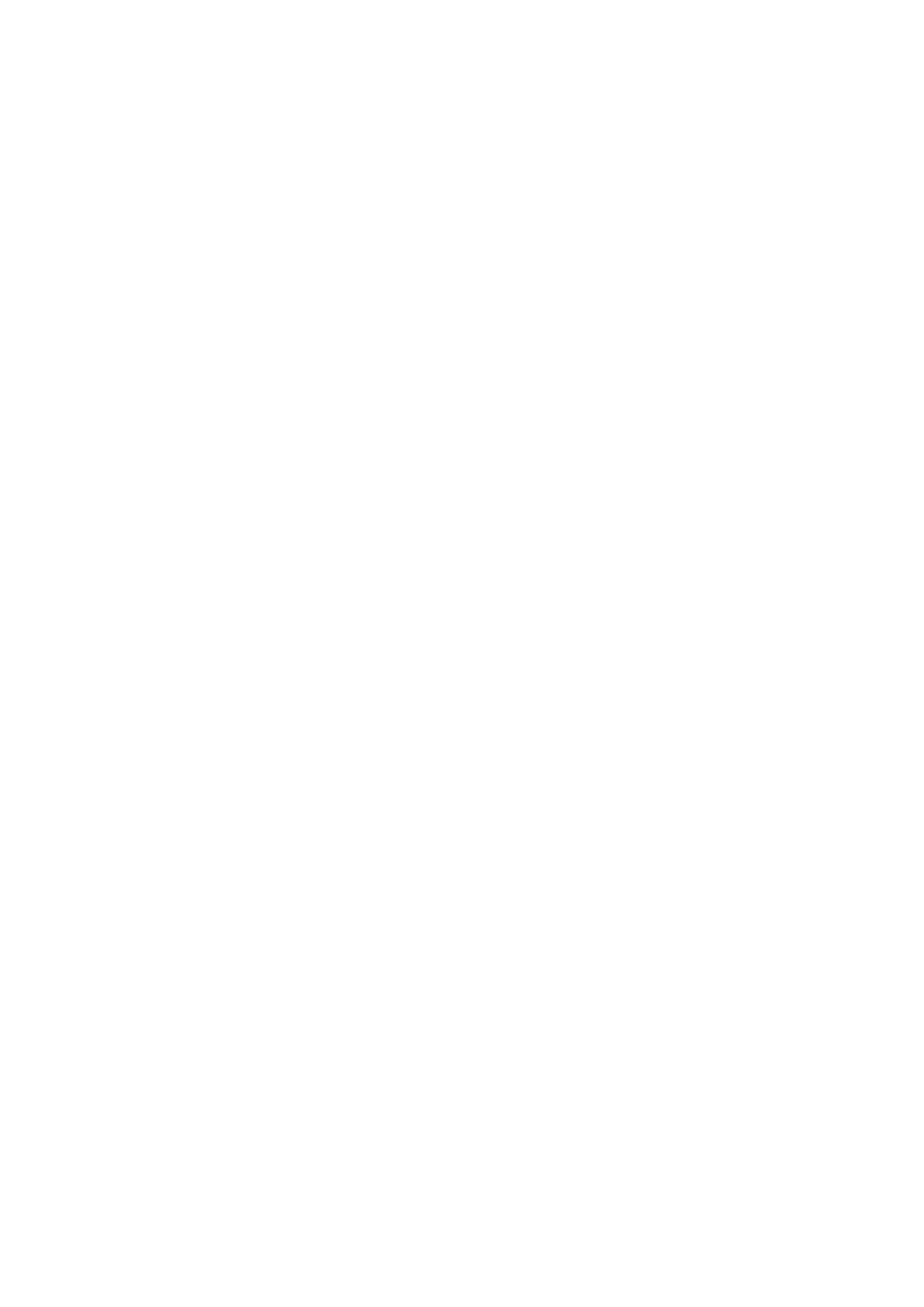# Theodore Powys's Gods and Demons

By Zouheir Jamoussi

Cambridge Scholars Publishing

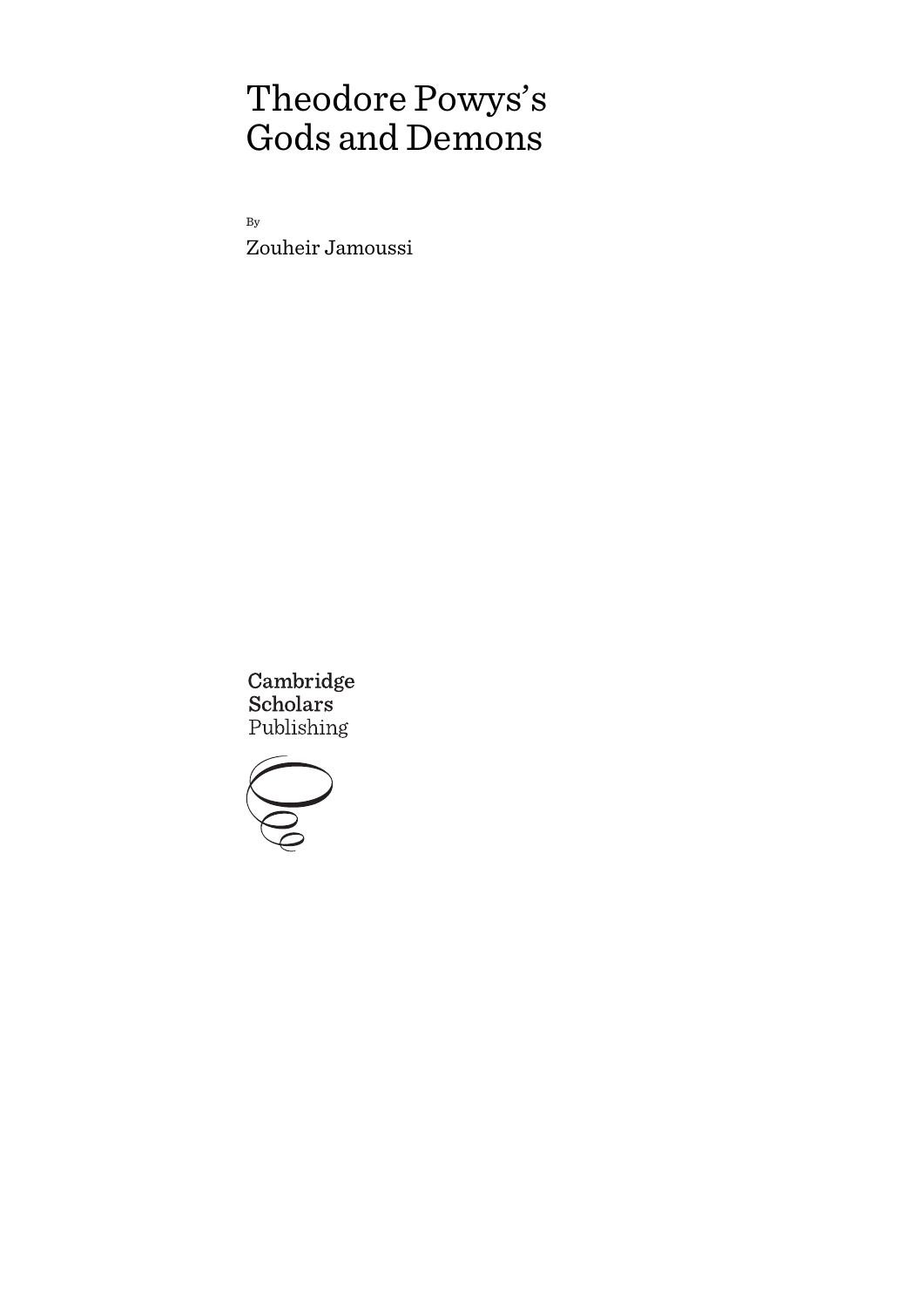Theodore Powys's Gods and Demons

By Zouheir Jamoussi

This book first published 2016

Cambridge Scholars Publishing

Lady Stephenson Library, Newcastle upon Tyne, NE6 2PA, UK

British Library Cataloguing in Publication Data A catalogue record for this book is available from the British Library

Copyright © 2016 by Zouheir Jamoussi

All rights for this book reserved. No part of this book may be reproduced, stored in a retrieval system, or transmitted, in any form or by any means, electronic, mechanical, photocopying, recording or otherwise, without the prior permission of the copyright owner.

ISBN (10): 1-4438-9435-4 ISBN (13): 978-1-4438-9435-7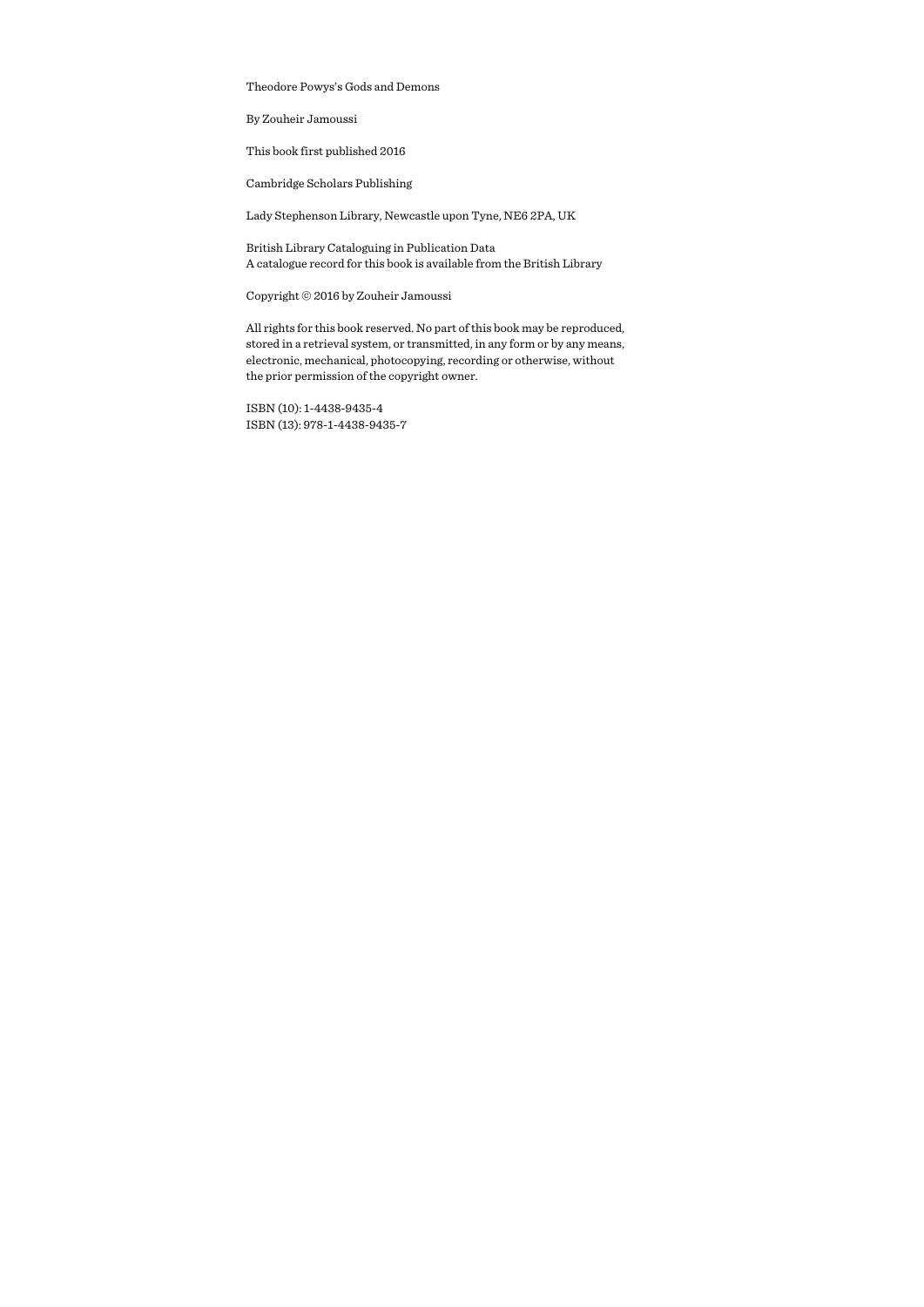*This book is dedicated to the memory of* 

*Professor Jean-Jacques Mayoux*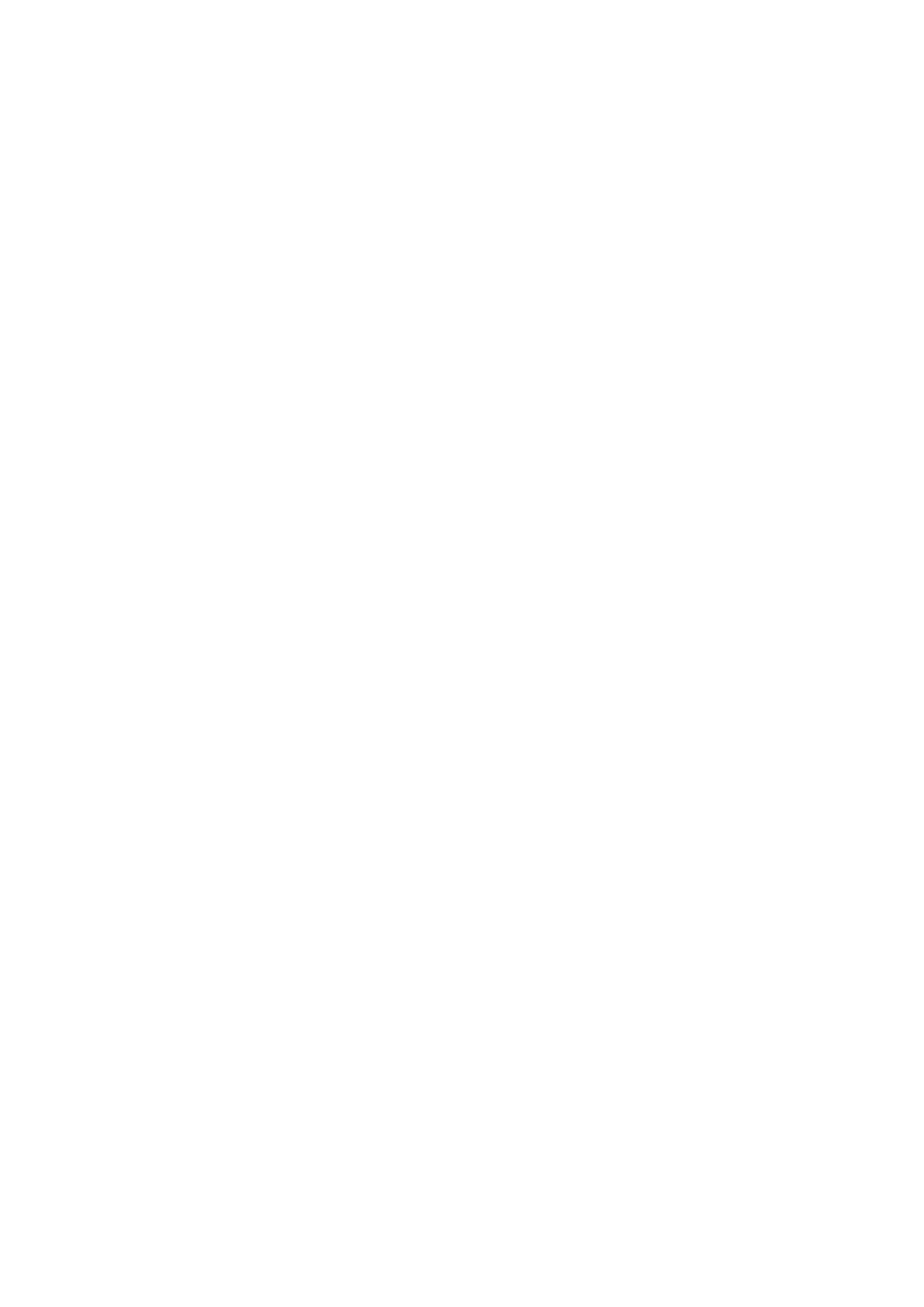## TABLE OF CONTENTS

| Lifelong Withdrawal                               |
|---------------------------------------------------|
| "The Hermit": Playing Hide-and-Seek with God      |
| Powys's Withdrawal Into Himself                   |
| Rejection Of and Withdrawal From the Modern World |
|                                                   |
| Early Novels: Between Realism and Allegory        |
| Mr Tasker's Gods                                  |
| Characterisation and Plot                         |
| The Realistic Socio-Political Picture             |
| The Allegorical Aspect of the Novel               |
| Future Essentials in Embryo                       |
| <b>Black Bryony</b>                               |
| <b>Bryony</b>                                     |
| Mrs Bone                                          |
| Fire                                              |
| <b>Further Observations</b>                       |
| <b>Hester Dominy</b>                              |
| Conclusion                                        |
|                                                   |
| The Turning-Point                                 |
| Creating a "Neutral Territory"                    |
| Reading and the Merging of Past and Present       |
| The Double Function of Hills                      |
| The Fateful Journey                               |
| The Left Leg: The Transition Novella              |
| The Rage of Possession                            |
| Confirmation and Innovation                       |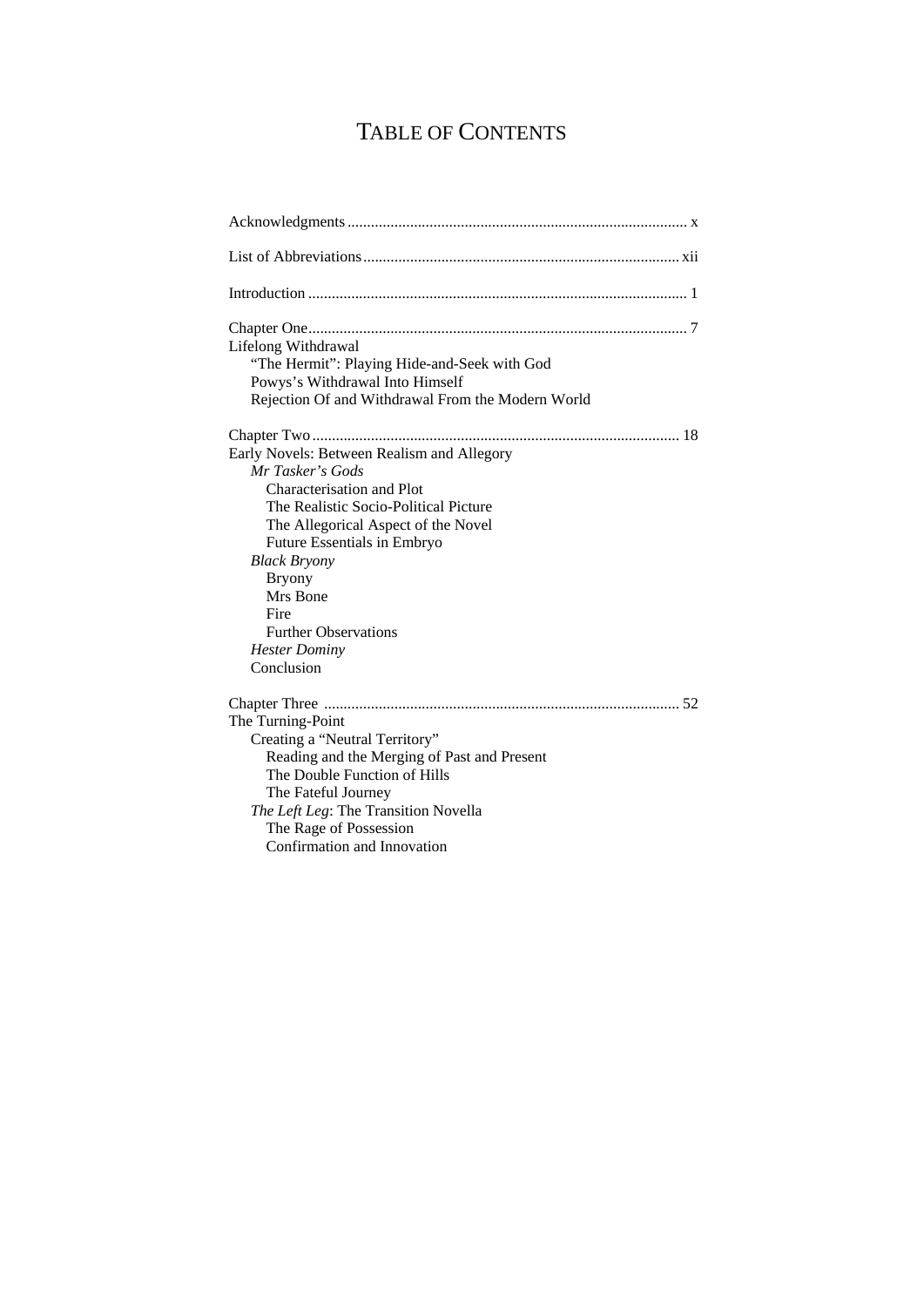| Powys's Visitors: The Allegorical Journey Reversed            |  |
|---------------------------------------------------------------|--|
| Variations on the Lost-Paradise Theme                         |  |
| Mark Only: First Demonic Visitor                              |  |
| Mockery Gap: The Visiting Demon of Action                     |  |
| <b>Innocent Birds: Double Demonic Visitation</b>              |  |
| The Market Bell: Paradise Lost and Regained                   |  |
| Visitors of Note                                              |  |
| Mr Weston's Good Wine: Humanising Almighty God                |  |
| <b>Character Presentation</b>                                 |  |
| God as the Artist and the Artist as God                       |  |
| Tree Symbolism: From the Willow to the Oak                    |  |
| <b>Unclay:</b> Domesticating Death                            |  |
| <b>Allegorical Comedy</b>                                     |  |
| Death's Accomplished Mission                                  |  |
| The Two Thieves: A Visitor with Cloven Hooves and Horned Head |  |
|                                                               |  |
| Powys's Ark: Pervasive Animal Representation                  |  |
| Peripheral Aspects of Animal Symbolism                        |  |
| Symbolism of Withdrawal                                       |  |
| Neurotic Self-Identification with Animals in Unclay           |  |
| The Beast in Man                                              |  |
| The Man-Fox                                                   |  |
| The "Man-Rat"                                                 |  |
| The Man-/Woman-Spider                                         |  |
| Pig and Dog Symbolism                                         |  |
|                                                               |  |
| <b>Fables and Short Stories</b>                               |  |
| Fables                                                        |  |
| <b>Short Stories</b>                                          |  |
|                                                               |  |
| The "Realities of Life"                                       |  |
| Love                                                          |  |
| Love and Hate                                                 |  |
| Men and Women: Between the Bible and Sigmund Freud            |  |
| Death                                                         |  |
| Consciousness of Death and Death of Consciousness             |  |
| The Foolish Desire for Immortality                            |  |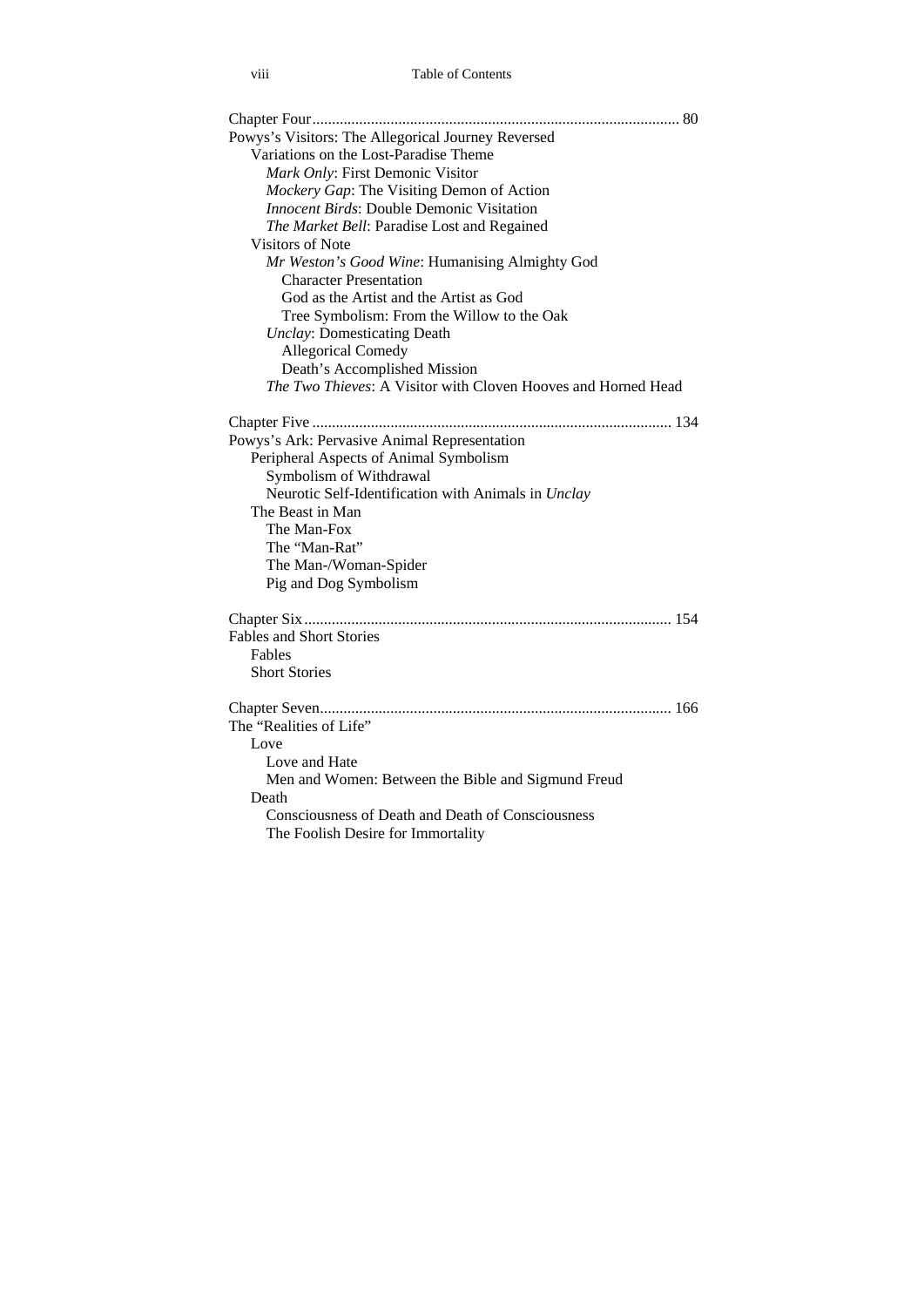| Inconsistencies                                                  |
|------------------------------------------------------------------|
| Evil                                                             |
| The Demons and their Victims                                     |
| A Vindication of Evil?                                           |
| Evil, Religion and Morality                                      |
|                                                                  |
| Sight, Insight and Field of Vision                               |
| The Sighted and the Blind                                        |
| "A Meaning Without and a Meaning Within"                         |
| Sight and Insight                                                |
| Powys's Own Blinkered View of Reality                            |
| Narrowing his own Field of Vision                                |
| Light and Darkness: A Dimming Process in the Approach to Reality |
| "A Little Blinking"                                              |
|                                                                  |
|                                                                  |
|                                                                  |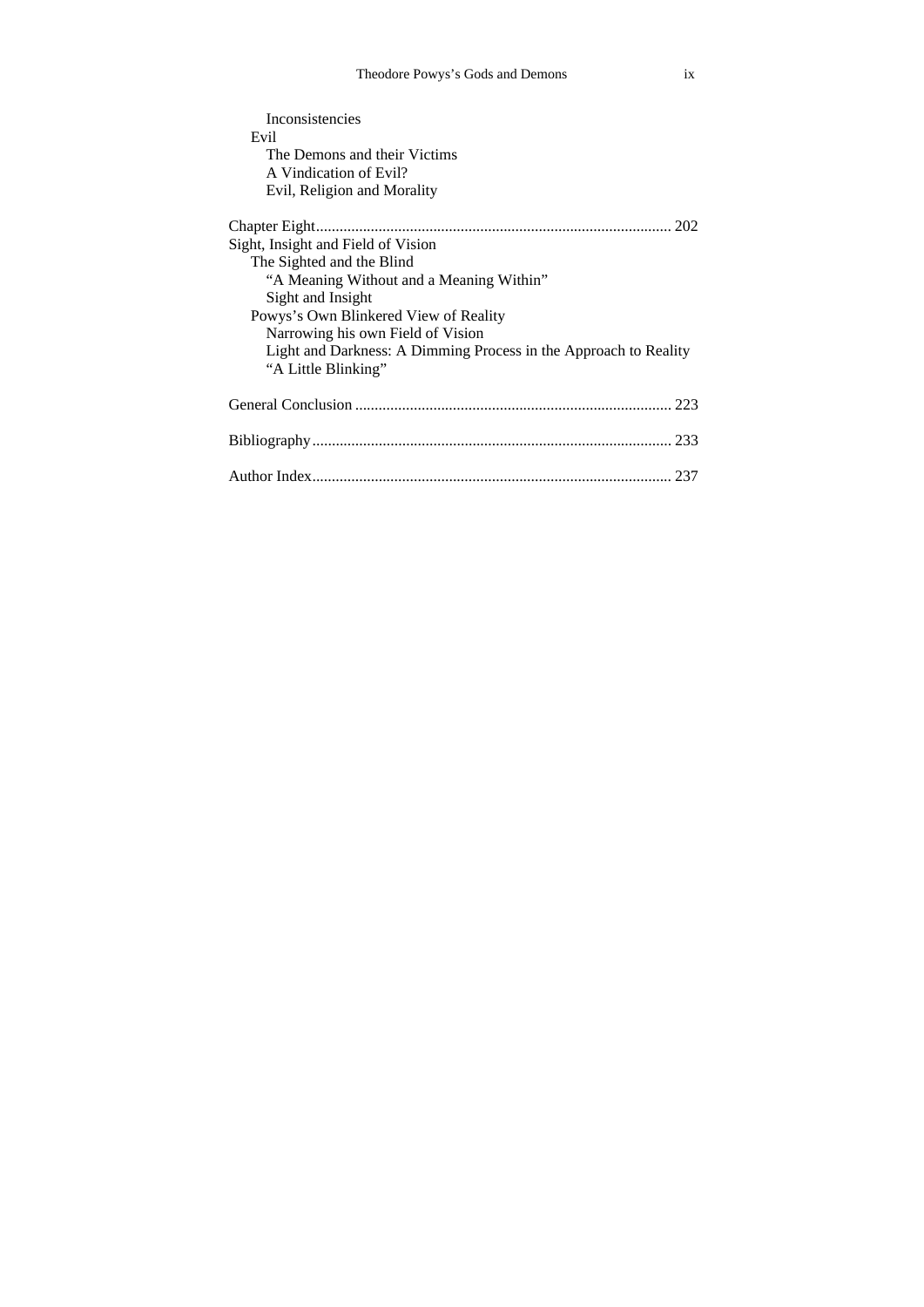### ACKNOWLEDGMENTS

I am very grateful to all the CSP staff for their professionalism and kind and patient assistance for several years now.

I wish to express my deep gratitude to Janet Fouli for kindly lending me her whole collection of issues of *The Powys Journal*, *The Powys Society Newsletter* and *Powys Notes*, in addition to some of her books, and for readily agreeing to read the typescript of this book at a time when she could understandably have asked to be excused. Many thanks and sincere gratitude are also due to Jeffrey Oaks of the University of Indianapolis for taking the trouble, on several occasions, to provide me with copies of indispensable Powys-related material.

Neila Attia has, for the fifth time, brought into the making of my books her indispensable editing knowhow, without which they would never have been completed. Her husband Nouri Romdhane has always generously and kindly offered his assistance all along. To both of them I express my sincere thanks and deep affection.

I am wholeheartedly thankful to Sonia Kallel Sethom, who has, for the third time, generously and graciously designed the cover pictures of my books with remarkable talent. Many thanks are also due to Anne Murray for her meticulous proofreading.

When I defended my thesis on Powys in June 1971 in Paris, out of which this book has grown, Anouar Attia was there... has always been. So has Emna Moalla, ever ready to exert her acute judgement for the improvement of an old friend's work. Thanks to both of them for being there. I also wish to include in my acknowledgements Maryem Megdiche, my niece, a promising student of English, who has brought freshness and efficiency into the later proofreading phase.

I owe an immeasurable debt of gratitude to my wife Souad, the *sine qua non* of my life, who has for over half a century infused into me that spirit which has inspired and encouraged me to write. Love and gratitude are also due to my son Zyed, who has always sustained me with his affection and assistance. He and his beautiful family have brightened up my life.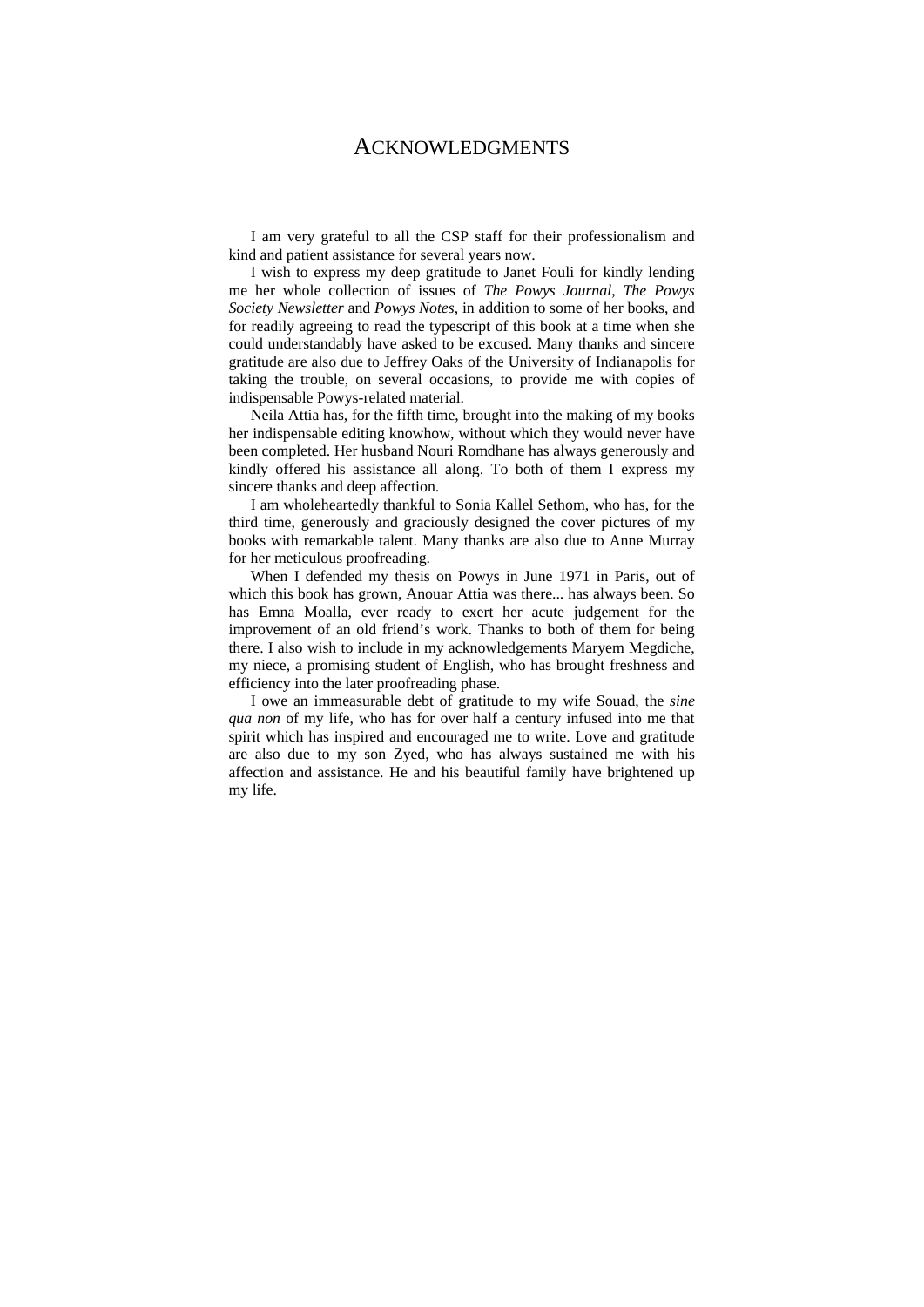I wish to pay a special tribute to my elder son Jawhar, whose disability has taught me more valuable lessons than he can ever be aware of, and who has, with reason, thought the time devoted to the writing of this other book to be one further encroachment on his legitimate rights.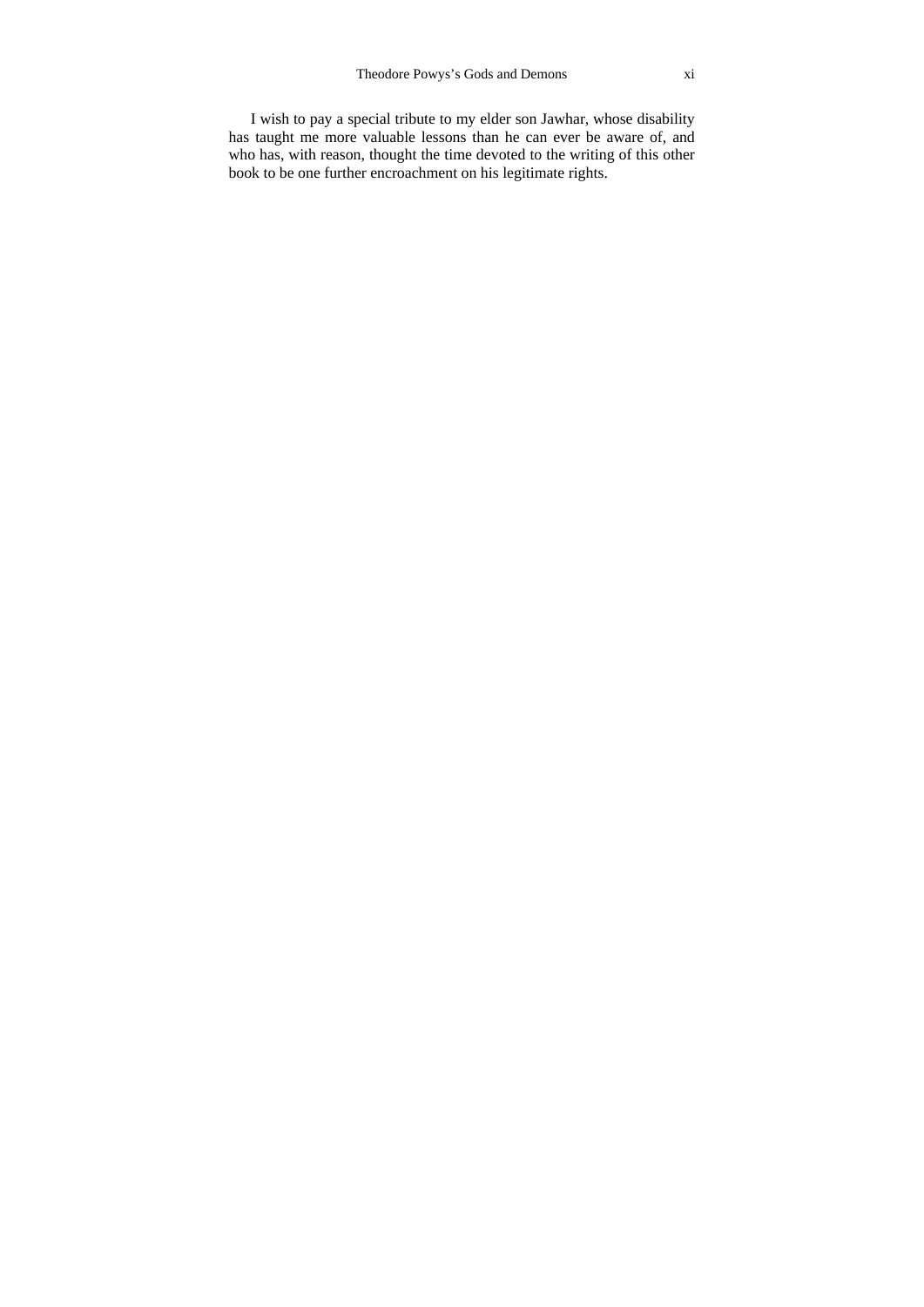## LIST OF ABBREVIATIONS

*BB: Black Bryony F: Fables FA: Father Adam* (a novella) *GEAT: God's Eyes A-Twinkle* (an anthology) *IB: Innocent Birds IOG: An Interpretation of Genesis KIC: Kindness in a Corner LL: The Left Leg* (three novellas) *MB: The Market Bell MC: Mock's Curse* (collected short stories) *MG: Mockery Gap MO: Mark Only MTG: Mr Tasker's Gods MWGW: Mr Weston's Good Wine SEW: Selected Early Works of T. F. Powys SOH: Soliloquies of a Hermit SPS: The Sixpenny Strumpet* (four novellas) *UNC: Unclay* 

*LOF: Lord of the Flies PP: The Pilgrim's Progress SL: The Scarlet Letter WIL: Women in Love*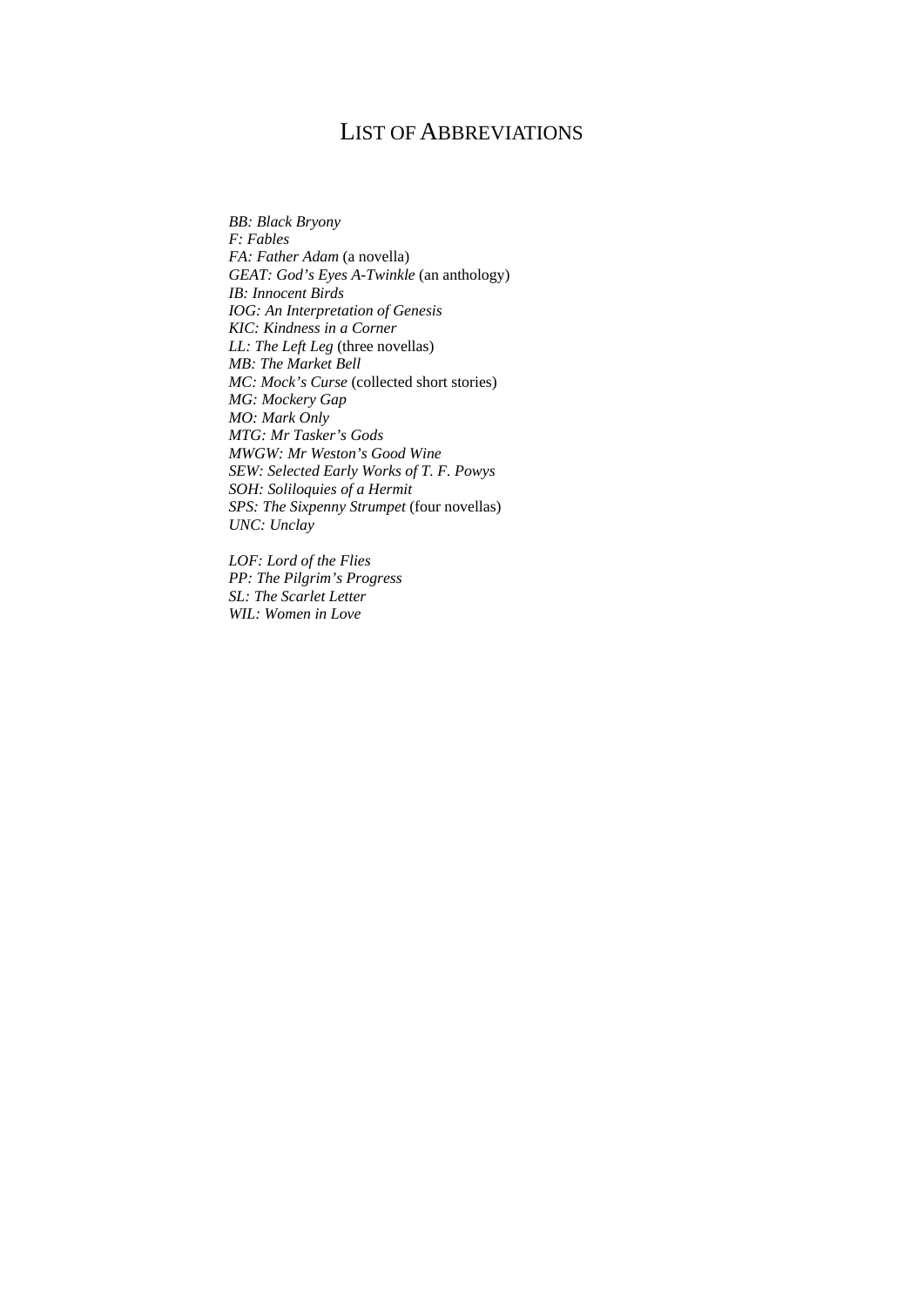## **INTRODUCTION**

The present book is based on the unpublished French thesis, *L'Allégorie et la réalité dans l'oeuvre de T. F*. *Powys* which I defended in June 1971 at the Sorbonne in Paris. The members of the doctoral panel had at the time recommended publishing it, but this was never done. Returning to it some forty years later, I realized that the main points developed in the thesis had stood the test of time and might now still serve as the groundwork for a useful book with a fairly original and, in some important ways, unprecedented approach to Theodore Powys's work.

As can well be imagined, before submitting a book proposal to any publisher over forty years later, the original thesis needed to be seriously updated in the light of the substantial amount of Powys's works posthumously published since the early seventies, most of which we owe to the Brynmill Press and Ian Robinson, and of all the relevant critical and biographical material published during that long period. On the whole, Powys's posthumously published works and the critiques produced over the last four decades have provided opportunities for expanding and enriching the original thesis without, however, posing a challenge to its main claims and conclusions. Moreover, the inclusion of Powys's posthumously published works and of the greater part of the critical material on the author produced since the 1970s makes the present book a fairly up-to-date and comprehensive approach to Theodore Powys's oeuvre.

The Brynmill Press has published the novella *Father Adam* (1990), *The Market Bell*, a novel (1991), *Mock's Curse*, a collection of nineteen short stories (1995), *The Sixpenny Strumpet*, including four novellas<sup>1</sup> (1997), and *Selected Early Works of T. F. Powys* (2003), two volumes of various works, edited by Elaine Mencher, the most significant parts of which belong to a period of time stretching from 1902 to 1916. This selection includes plays, poems, autobiographical pieces, allegories, and Bible-related as well as Bunyan-related works, along with references to recent philosophical currents.

*The Powys Review*, *The Powys Journal*, *The Powys Society Newsletter*,

<sup>1</sup> This collection consists of the three novellas published in 1932 as *The Two Thieves*, with the addition of one novella, *The Sixpenny Strumpet*.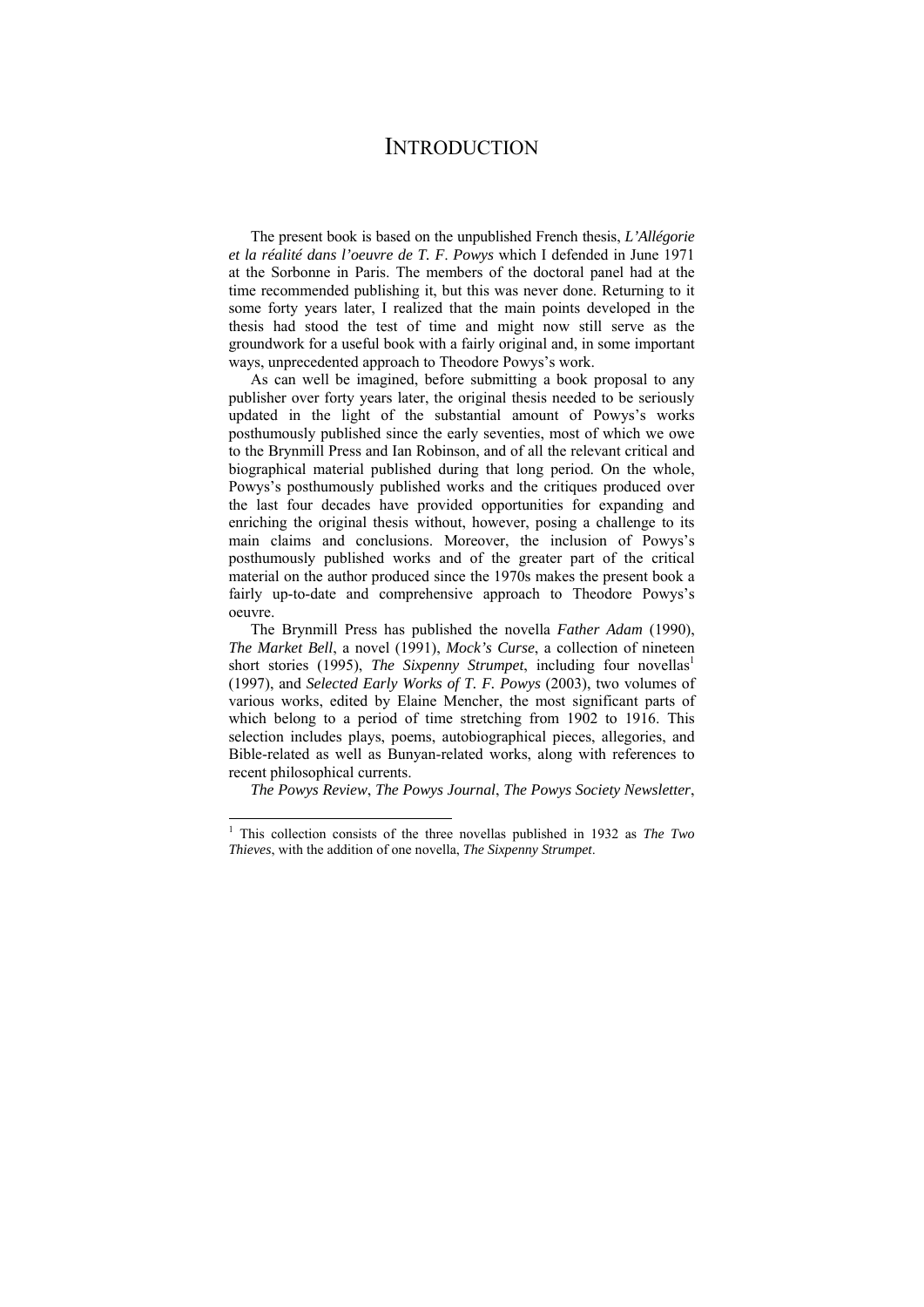#### 2 Introduction

and *Powys Notes* have provided a substantial amount of relevant critical material. Works of significant biographical interest include Richard Perceval Graves's book *The Brothers Powys* (1983 and 1984), focusing on the relationships between the three literary brothers, John Cowper, Theodore Francis and Llewellyn, Theodora Gay Scutt's *Cuckoo in the Powys Nest* (2000), recording, in particular, daily life and intra-family relationships during the later Mappowder period (1940-53), and J. Lawrence Mitchell's *T. F. Powys: Aspects of a Life* (2003), the last two of which we also owe to the Brynmill Press.

Among Powys's posthumously published works *Selected Early Works of T. F. Powys* (2003) has been undoubtedly a very important addition. It includes a variety of works from Powys's early writing period, for the most part new to me. Elaine Mencher's introduction has been a very helpful guide through that heterogeneous collection of early writings. Throughout the present book references to *Selected Early Works* will be frequently made for the purpose of explaining the origins of or illustrating such or such a theme or aspect of Powys's work.

Powys's literary career, for its most significant part, may be divided into three distinct phases: the first, which runs from the very first years of the twentieth century to the middle of World War I, shows a writer trying his hand at various literary genres, obviously still in search of a mode of literary expression suited to his turn of mind. The second stage, extending roughly from the middle of the war to 1921, marks a clear shift towards fiction writing, with still some hesitation between, on the one hand, realism and contemporaneousness and allegory and timelessness on the other. The works published during this second period mark a clear progress from the heterogeneity of the earlier writing period. Moreover, within this new context, which may be broadly categorised as fictional, Powys shows a clear tendency to move away from realism and reality and closer to allegory. A steady evolution in that regard can be made out from *Mr Tasker's Gods* (written in 1915-16 and published in 1925) to *The Two Thieves* (1932).

The next eleven years or so (1921-32) constitute a decisive third phase, by far the most prolific and also the most consistent period. Indeed, to the 1920s and early 1930s we owe six novellas, *The Left Leg*, *Abraham Men*, *In Good Earth*, *God*, *The Two Thieves* and *The Sixpenny Strumpet*, seven novels, *Mark Only*, *Mockery Gap*, *Innocent Birds*, *The Market Bell*, *Mr Weston's Good Wine*, *Kindness in a Corner* and *Unclay*, in addition to the fables and most of the short stories.

The title of the French thesis out of which the present book has grown contains two key words, "allégorie" and "réalité", the two focal points of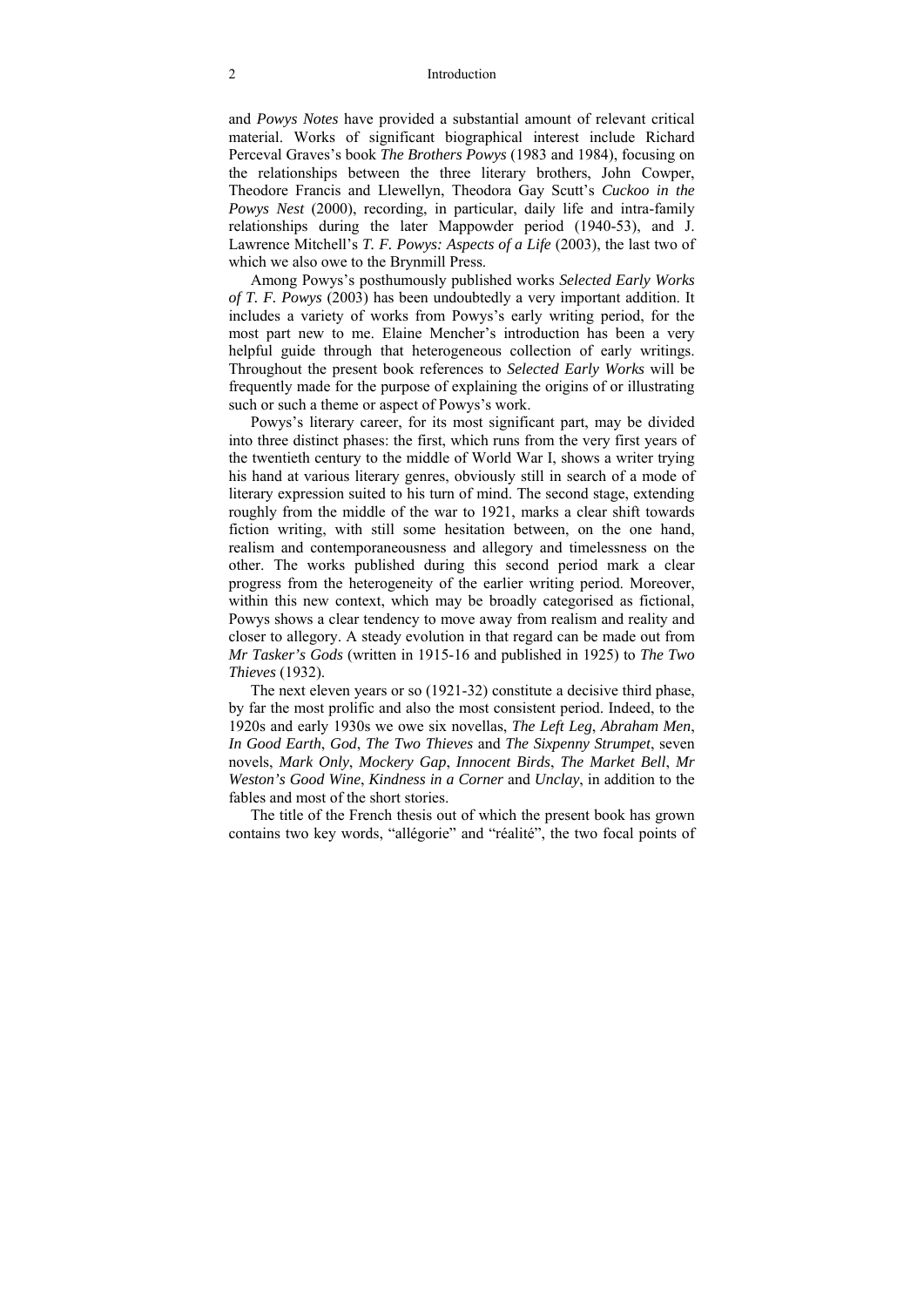the thesis. The book has not shifted its focus away from the dialectical relationship between allegory and reality. However, a closer reading of Hawthorne's *The Scarlet Letter* allowed me a deeper insight into Powys's allegorical representation and the relationship between the real and the imaginary. In fact, one of the main points developed in the present book is Powys's so far unsuspected or overlooked indebtedness to Hawthorne, particularly with regard to the structure of his allegories. While Bunyan's influence on Powys has always been recognised and rightly emphasised by critics. Hawthorne's has never received the attention it deserves.<sup>2</sup>

"Withdrawal" is a key word in any approach to Theodore Powys's life and work, withdrawal from society and from the literary world. The first chapter of the present book attempts to describe and explain the reasons for Powys's withdrawal. This chapter, in part biographical, looks back on aspects of Powys's childhood, adolescence and early adulthood in order to show that the tendency to withdraw from society and the contemporary world of letters can be traced back to very early periods of his life.

Of the three better known literary Powys brothers, John Cowper, Llewellyn and Theodore, the latter was the least mobile and the least public. He was a recluse, or, perhaps, posed as one, while his brothers travelled a great deal abroad. Unlike them, he did not go to university, and his early attempt to launch into a farming career at Sweffling was unsuccessful. This early phase of his life may help explain his tendency to withdraw from society. The first chapter will also focus on Powys's relation with God, a permanent, if peculiar, concern throughout his life and work.

About the religion of the three best known Powys brothers, Richard Graves writes: "John, Theodore and Llewellyn – polytheist, heretic, and atheist – were the sons of a sturdy, conventional Victorian parson, the Reverend Charles Powys."<sup>3</sup> All three brothers were not only disinclined to follow their father's clerical career, but questioned the very foundations of traditional Christianity, each one of them in his own distinctive way. Perhaps Theodore had the least clear-cut religious stand: he never quite broke with God, but remained ever critical of Him. One thing is certain, however: he never outgrew the influence exerted on his mind by the Bible.

 2 In his book on Powys, Harry Coombes shows some awareness of similarities between Powys and Hawthorne: "Living quiet and outwardly uneventful lives and having little contact with the literary world, both are allegorists, but with a strong infusion of local colour and feeling and a certain everyday robustness." Harry Coombes, *T. F. Powys* (London: Barrie and Rockliff, 1960), 163).

<sup>&</sup>lt;sup>3</sup> Richard Perceval Graves, *The Brothers Powys* (Oxford: Oxford University Press, 1984; first published in 1983 by Routledge and Kegan Paul), 1.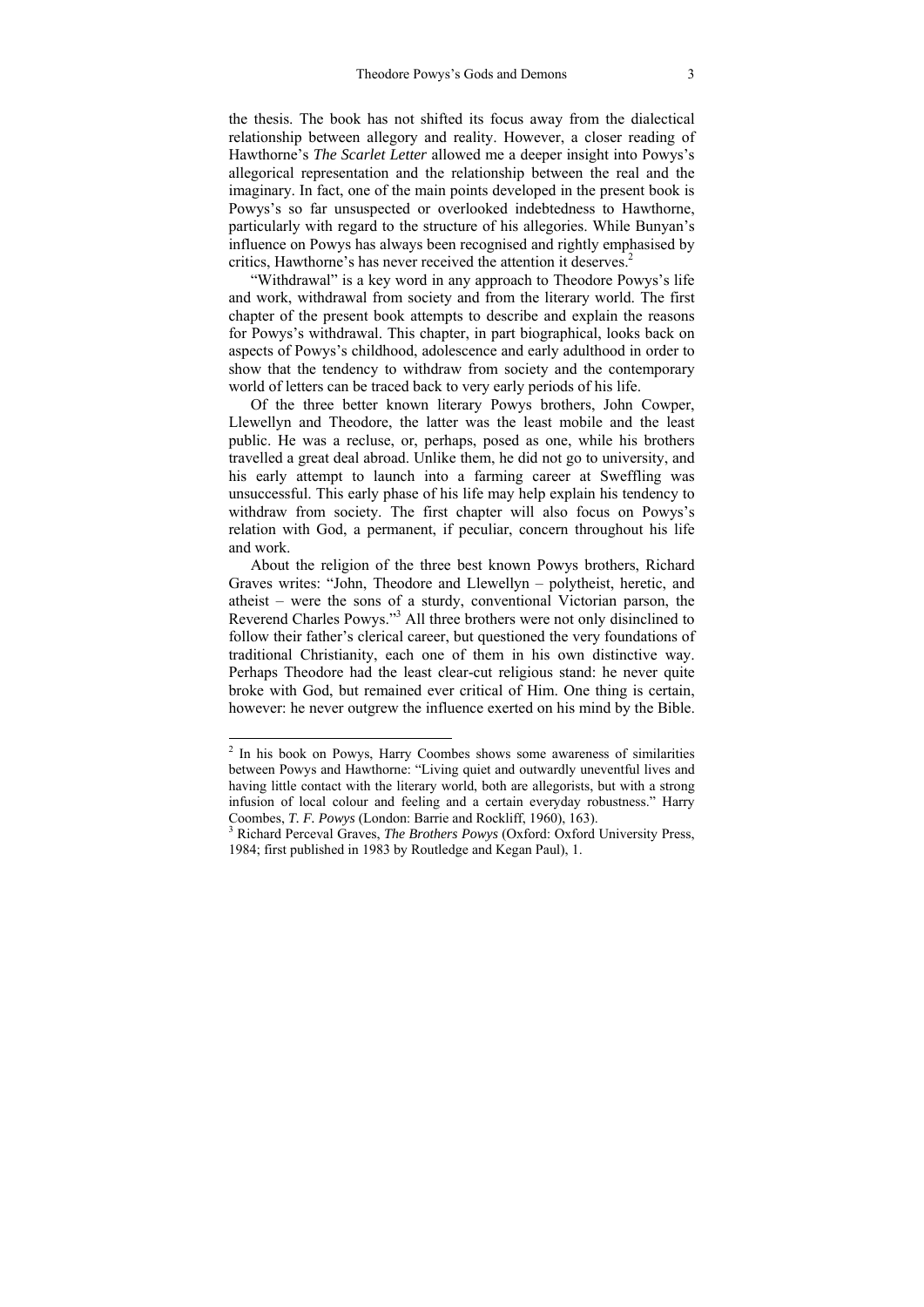Judith Stinton writes: "Descended from five generations of clergymen, three on his father's side and two on his mother's, Theodore had been brought up on the Bible and was an intensely religious child."4

In the second chapter the main concern is to show that Powys had not yet severed his links with realism and reality. That chapter deals with Powys's early hesitation between realism and allegory. Two early novels, *Mr Tasker's Gods* and *Black Bryony*, are the main focus there. *Hester Dominy*, though published with two other novellas, *The Left Leg* and *Abraham Men*, under the title of *The Left Leg* (1923), was written three years before them and is, in fact, closer in spirit and method to *Mr Tasker's Gods* and *Black Bryony*, and has been associated with these as one further illustration of the author's attempt to write like the realistic novelists of his time.

Chapter Three attempts to show that, by 1921, the year of composition of *The Left Leg*, the severance with realism and the contemporary world was nearly complete. This was for Powys the time to recreate a world of his own, in isolation, a world adapted to his new literary orientation. His withdrawal from contemporary society and the literary world, which started early in his career, is confirmed and amplified by his final rejection, not only of realism but, in a sense, of reality itself. Powys, as we shall see, had the will, the intellectual power, and the perseverance to create, set the limits of and enclose a world, not only for his characters, but for himself to live in. This chapter, therefore, concerns an important phase in his career: a double process of gradual withdrawal and of reconstruction of a world entirely his own, isolated from contemporary life  $-$  including literary life  $-$  past-oriented, drawing on the Bible and on seventeenth-, eighteenth- and nineteenth-century writings. Great care has been taken to show by what process and with what materials Powys made up his world and how he completed his isolation. The novella *The Left Leg* (written in 1921, published in 1923) marks the first major turning point in Powys's literary work, because it was the first story written after the great mutation described in this third chapter. Here villagers and supernatural characters cohabit within the limits of a microcosm carefully enclosed by the surrounding hills.

Chapter Four, the longest, is devoted to Powys's central theme of allegorical visitors. The structural change from the posthumously published play *Blind Bartimaeus* (written in 1920, and published in Vol. xvi of *The Powys Journal*, 2006) to the first allegorical novel *Mark Only* (written in 1922), which grew out of that play, marks another crucial

<sup>4</sup> Judith Stinton, *Chaldon Herring*: *The Powys Circle in a Dorset Village* (Woodbridge: The Boydell Press, 1988), 28.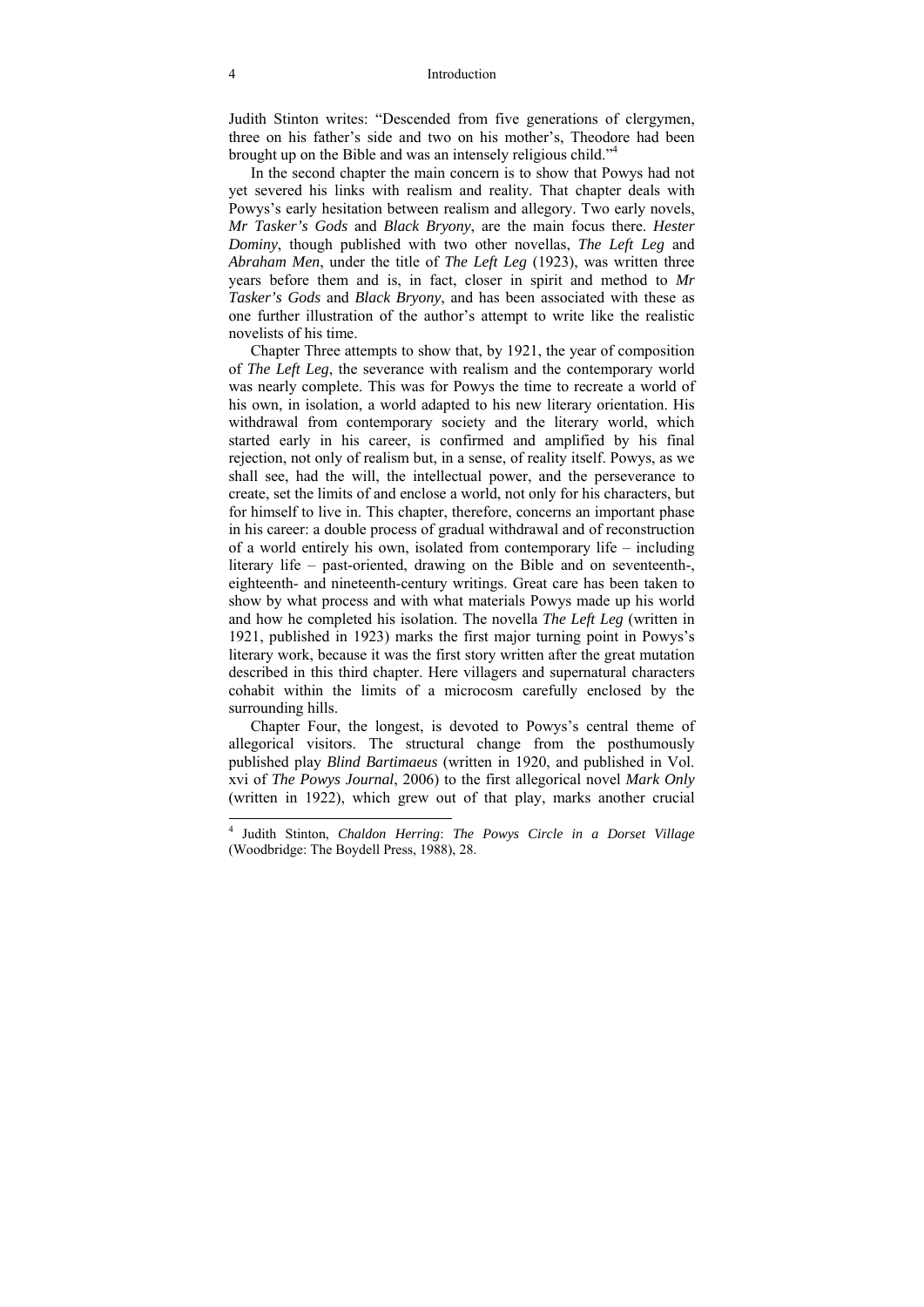development with regard to the structure of all the novels, except for *Kindness in a Corner* (1930), and of some of the novellas from *Mark Only* on. The introduction of a visiting supernatural character sets a new pattern for the novels and the novellas that followed all the way to *The Two Thieves* (1932). Four novels, *Mark Only*, *Mockery Gap*, *Innocent Birds*, and the posthumously published *The Market Bell* (written around 1924 and published in 1991), have in common a visiting supernatural character combined with the lost, or lost and regained, Eden theme, with the novel *The Market Bell* fitting perfectly into the series that begins with *Mark Only*. The theme of the visitor will continue to serve as a basis for the structures of *Mr Weston's Good Wine*, *Unclay* and *The Two Thieves* with the coming to earth respectively of God, Death and the Devil.

Another aspect which has been almost totally overlooked or neglected by critics is animal representation and symbolism, as a continued, evolving reality of Powys's fictional world, organically linked to theme and action almost everywhere. Chapter Five of the present book is wholly devoted to that aspect of Powys's work. This is, indeed, one of the boldest, strangest and most powerful ventures of Powys as an imaginative writer. The main task in the fifth chapter will consist in showing, with deliberate emphasis, the overwhelming presence of animal representation in the whole work. Indeed, we shall endeavour to show that Chapters Four (visitors) and Five (animal representation) are devoted to the most substantial and original, but also the most generally neglected, aspects of Powys's work.

Though references to the fables and short stories are many throughout the present book, Chapter Six is wholly devoted to them as distinct and important parts of Powys's work. Lastly, Chapters Seven and Eight are to be considered as closely linked to each other. While Chapter Seven deals in a more or less recapitulative way with what Powys calls the "realities of life", namely love, death and evil, Chapter Eight is devoted to the aptitude to perceive "reality" and "truth", the absence of which is deplored by Powys as mankind's most serious failing. This leads inevitably to an examination of the shortcomings of the author himself in terms of perception and approach to reality.

Another aspect of Powys's achievement as a writer will be the focus of this study: the novels have been sometimes reproached with being loosely structured, when it is easy to show that they were meticulously put together. In fact, one basic idea developed in my original thesis was that the novels and novellas are carefully structured works, with a clear evolution from realistic to growingly allegorical writing. This aspect of the thesis has been clarified and consolidated in the light of the readings of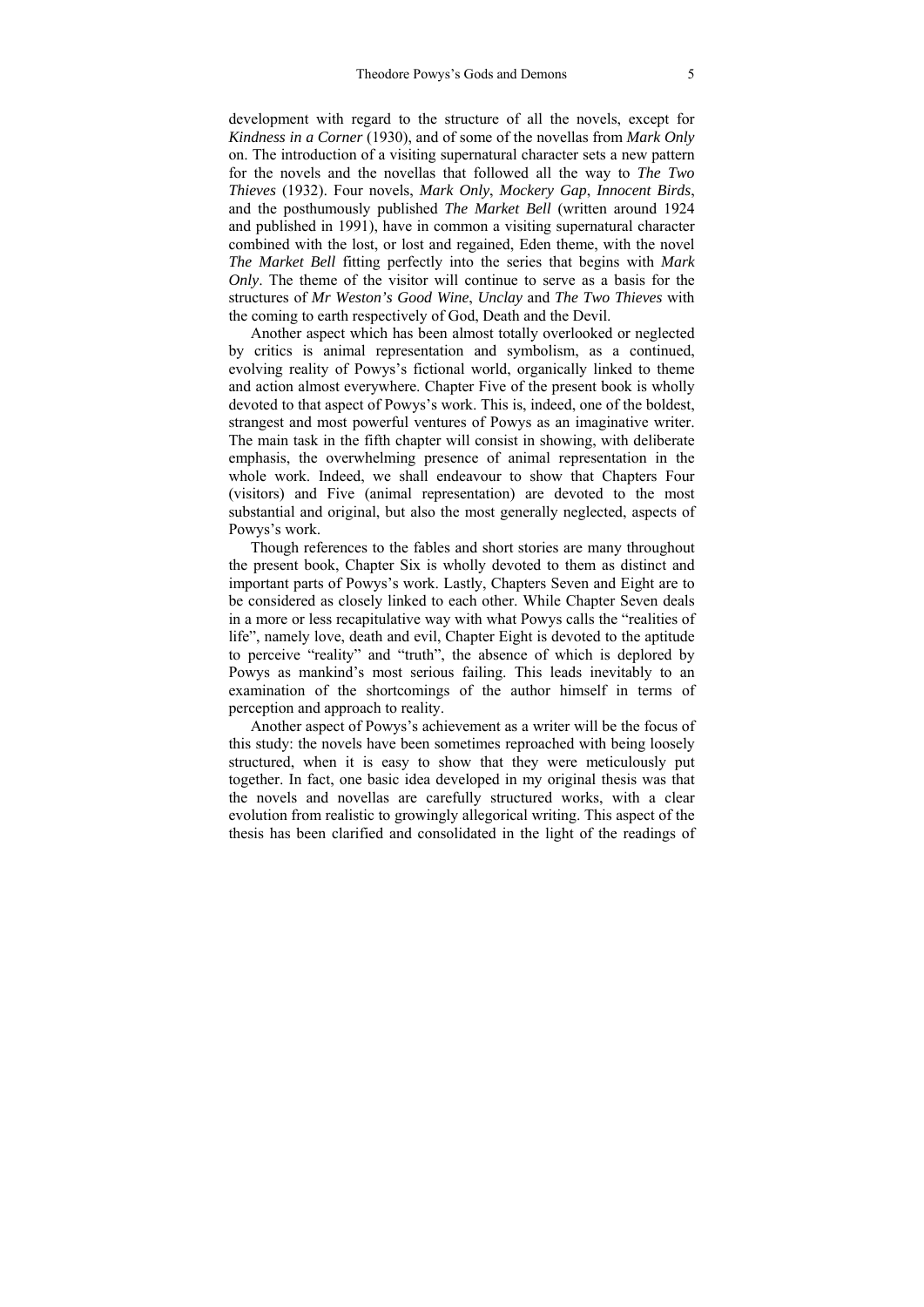#### 6 Introduction

materials published in the past forty-four years or so. The book attempts to further substantiate my opinion that Powys was, beyond a doubt, a meticulous craftsman. As in the early thesis, though with additional argument and emphasis, my concern will be to show how careful Powys was with both texture and structure. My motivation has been the need to counter the impression that he handled these elements loosely.

Powys took his writing very seriously and probably sought the constant, unflagging complicity of the reader, expecting the latter to be on the watch and to respond correctly to his intricate stories and complex symbolism. Accordingly, some aspects of the author's work will receive more attention than they have been given by most critics. Many so far unsuspected qualities in Powys's literary approach will be brought to light and may, despite some obvious failings, yield greater interest and pleasure than has generally been acknowledged.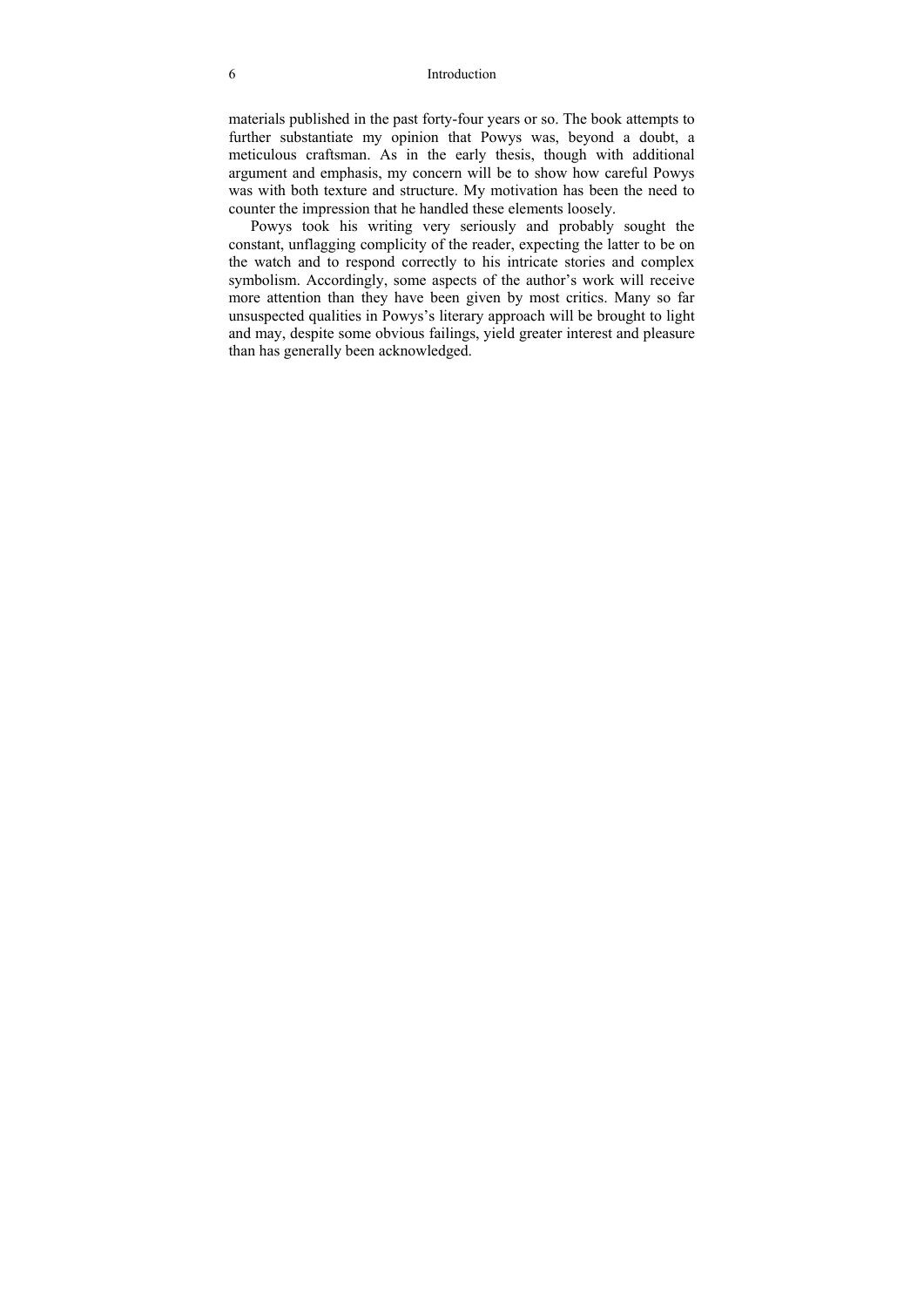## CHAPTER ONE

## LIFELONG WITHDRAWAL

### **"THE HERMIT": PLAYING HIDE-AND-SEEK WITH GOD**

It is quite significant that Powys's first important published book should have been entitled *Soliloquies of a Hermit* (1916). The word "hermit" suggests withdrawal from communication with the outside world, usually for the purpose of engaging in religious meditation, in a solitary quest for God. Here are some passages from that book (with italics added) relating to the suggested religious purpose behind withdrawal: "And I think I can also understand the idea of *a monk in a cell*, or *the hermit in a wood*; for these allow the moods freely to pass through them, in order that they may catch God in His own thought<sup> $n$ </sup>; "I know the pride of *a saint when he shuts himself up away from the world*" (*SOH*, 73); "The proper place for *a priest is in a cave*, a narrow cave where he lies with his back against a sharp rock." (*SOH*, 8)

"A monk in a cell," "the hermit in a wood," "a saint when he shuts himself up away from the world," and "a priest [...] in a cave," have in common the religious purpose behind the various forms of withdrawal. Like all those religious figures, Powys chose seclusion, presumably in order to indulge in religious meditation. In his case, however, the quest for God may have proved at times too formidable and perilous an undertaking; it may have aggravated the sense of isolation and psychological confinement: "To give too good heed to God's moods often gets a man shut up inside prison walls." (*SOH*, 35) Discouragement sometimes may have been the outcome; he writes:

No doubt one day we shall find all mystic writers leaving their pens and their burrowings into the unutterable mystery of God's being, and instead busy themselves all day long peacefully planting cabbages. (*SOH*, 54)

Indeed, Powys, as a "mystic writer", must have often found consolation and relief in "cabbage planting" in his Beth Car half-acre garden at East Chaldon.

<sup>&</sup>lt;sup>1</sup> T. F. Powys, *Soliloquies of a Hermit* (Kilmersdon: The Powys Press, 1993), 12-3. All subsequent references to this book will be to this edition.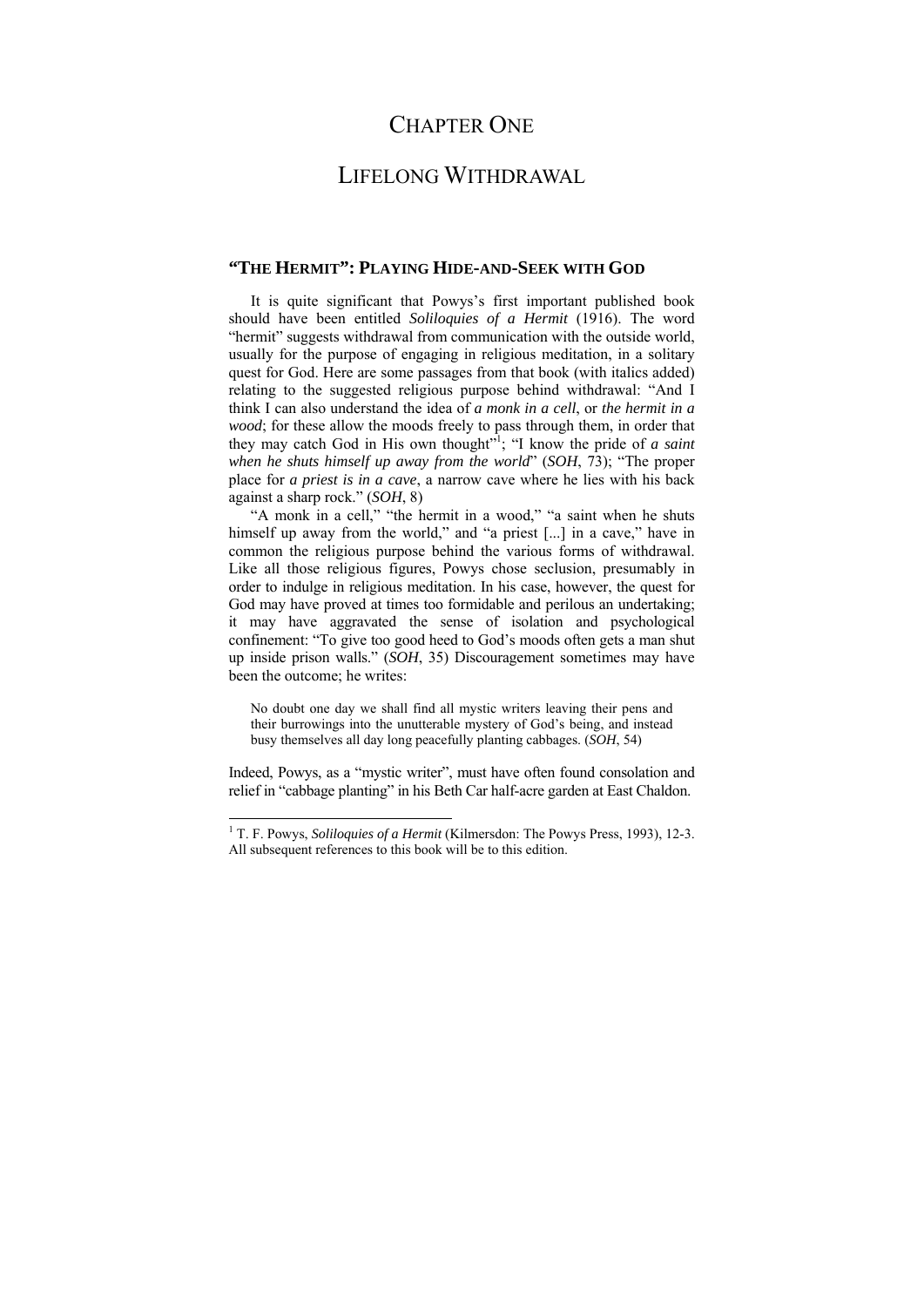In fact, rather than the quest for God alone, Powys's withdrawal can also be explained by his unremitting fear of God and the desperate attempt to flee from Him: "I have tried to hide amongst grassy hills; but the moods of God have hunted me out," he writes in *Soliloquies*. (*SOH*, 8) "How did fear get in?" Powys asks in his *Journal* (1910-13). "And it is terrible to think that we cannot get away. Alive or dead we must be forever in life, we cannot get out of God's way."2 In an early novella *Under the Bondage of Fear* (written in 1904 and published in 2003), Powys writes: "The word of the priest was, that the wrath of God would fall upon anyone whose mind inquired too far into His mysteries, and the priest said that to look deeply into nature, was to lift up the garment of God." (*SEW*, 46) And on the same page, "Jake wondered whether God could find him if he were buried deep under the great hills."

This genuine fear is confessed in the quasi-autobiographical context of *Soliloquies of a Hermit* and the early, mostly autobiographical work, *Under the Bondage of Fear*, in which fear is embodied in a character precisely named "Fear" who comes and settles in the Stole Valley, presumably a precursor of Powys's later supernatural visitors. Richard Ward writes: "This terrible God, this pagan and uncivilised and Judaic God, stalks through the pages of Theodore Powys's books as he stalks through the heart of their writer."<sup>3</sup>

There is, no doubt, something of Powys's childhood fear of God represented in some of his writings. In the novella *God*, Powys dwells on the feelings of a child towards God: Johnnie Chew, who is used to playing games of hide-and-seek with Miss Brown, wants to establish the same kind of playful relationship with God: "To see Him would be to get rid of the fear of Him, for one is never afraid of anything one knows all about."<sup>4</sup> Fear is at the heart of the game of hide-and-seek played by Johnny and, indirectly, by his author.

The father's following reply to his son's question about God in that novella is not meant to be reassuring: "'He is great and mighty,' his father had once said in reply to a question of Johnnie's, 'and the fear of Him is ever in my heart.'" (*SPS*, 105) Playing the game, with God as his opponent, may show the Almighty to be more human, more like a normal playmate, as the following passages show: "And to see Him, too, so harmless, after thinking of Him as a horned dragon, a water-cart squirting

 2 T. F. Powys, *Selected Early Works of T. F. Powys* (Denton Harleston: The Brynmill Press, 2003), 227.

<sup>&</sup>lt;sup>3</sup> Richard Heron Ward, *The Powys Brothers* (London: John Lane, 1935), 87.<br><sup>4</sup> T. E. Powys, *Cod. The Sixpanny Strumpet* (Donton: The Prynmill Press.

T. F. Powys, *God*, *The Sixpenny Strumpet* (Denton: The Brynmill Press, 1997), 111. All subsequent references to this work will be to this edition.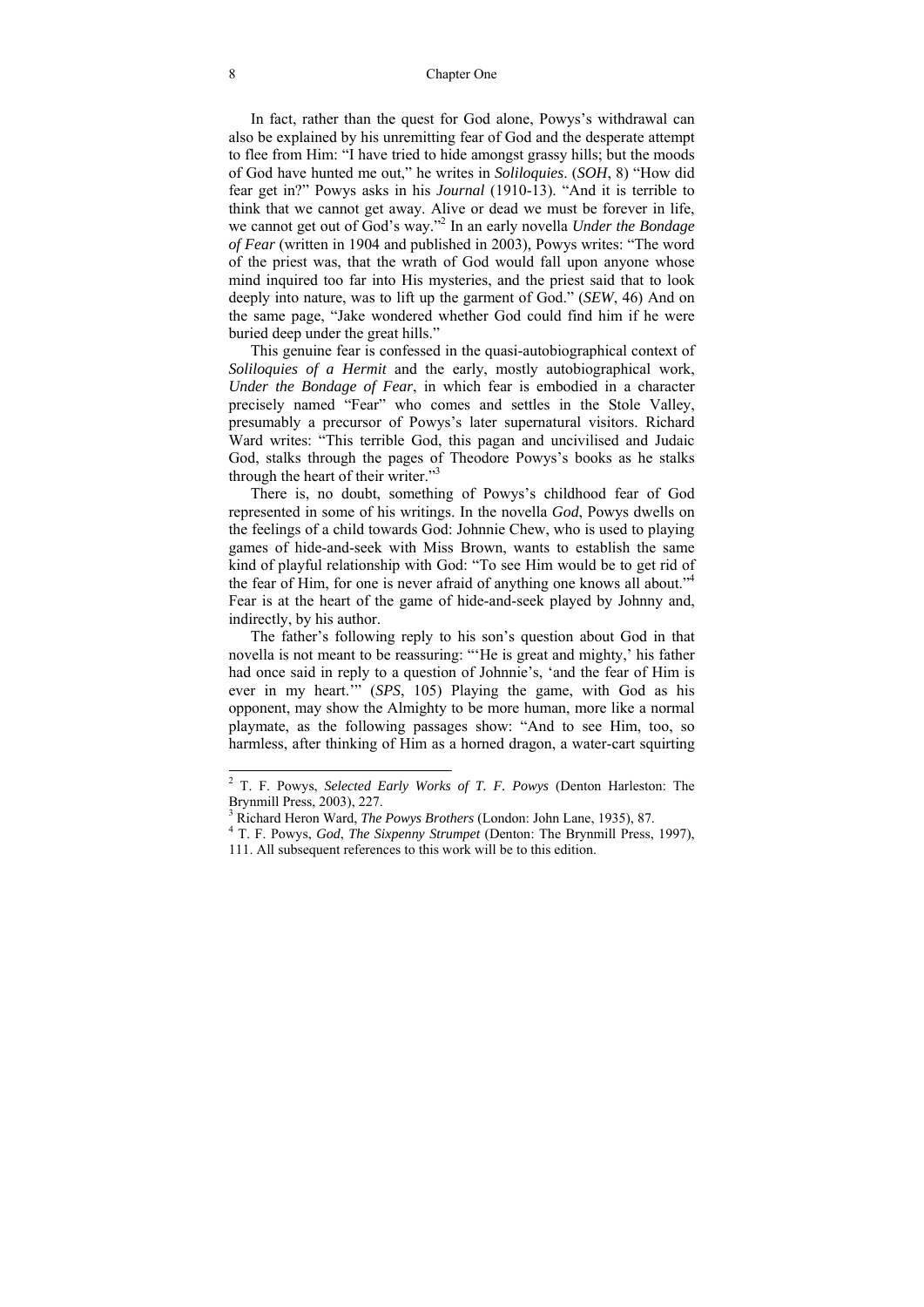fire, an owl that clawed at your hair! What happiness for Johnny!" (*SPS*, 113); "As Johnnie was quite sure that God was hiding from him, he thought the best thing to do in the circumstances was to hide from God. This, of course, he did in self-defence, for no child who knows how to play 'I spy' likes to be found first." (*SPS* 104)

In this regard *The Market Bell*, a novel written sometime between *Mockery Gap* (1923) and *Mr Weston's Good Wine* (1927), around 1924, and published posthumously (1991), is the nearest representation of that almost paralysing fear of God. John Lark, "a simple God-fearing madman,"<sup>5</sup> in whose portrait Powys may have sought to represent his own childhood fears, hides from the Almighty in a hollow tree in the wood. Mr Tapper, who "wished to get the boy out of his hiding ways," not unreasonably, asks: "What be the use of hiding from Him in hollow tree?" (*MB*, 168) An explanation is offered in the book of how John Lark came to be haunted by the fear of God:

He had caught all the fearful tales of God's judgement that Mr Bromby preached in the Church first and later at the classes. [...] His thoughts were alive, and were so ready to receive, that the fear of God as explained by Mr Bromby broke in upon him with a loud rush.

He became melancholy, sought the darkness rather than the light, and though he still retained his love for Miss Nancy, he ever abode under the cloud of God and lived in his fear. (*MB*, 174)

The Bromby type of priest is already prefigured in various early pieces. The very early allegorical novella, *Under the Bondage of Fear* (1904), emphasises the pernicious influence of the priest in that regard:

But no happy thoughts of racing beside the yellow sheep dog upon the hills came to Jake as he sat under the eye of the priest, whose harsh words pierced the tender boy as poisoned serpents.

Full of dread and of terror of doom, were the words that fell upon the child, deep and dark sins were heaped on high before him, sins that were not known to him, but bearing names whose very sound awakened his fear, making him believe that he was defiled by them. So sorely was the child pierced by the words of the priest, and so fearful was he of the judgement to come that he dared not ask the help of any, lest they should say to him, "There is no hope." (*SEW*, 37-8)

Here is another passage from "This is Thyself" (1915-16) concerning the same type of priest:

<sup>5</sup> T. F. Powys, *The Market Bell* (The Stonehouse Bishopstone: The Brynmill Press, 1991), 218. All subsequent references to this work will be to this edition.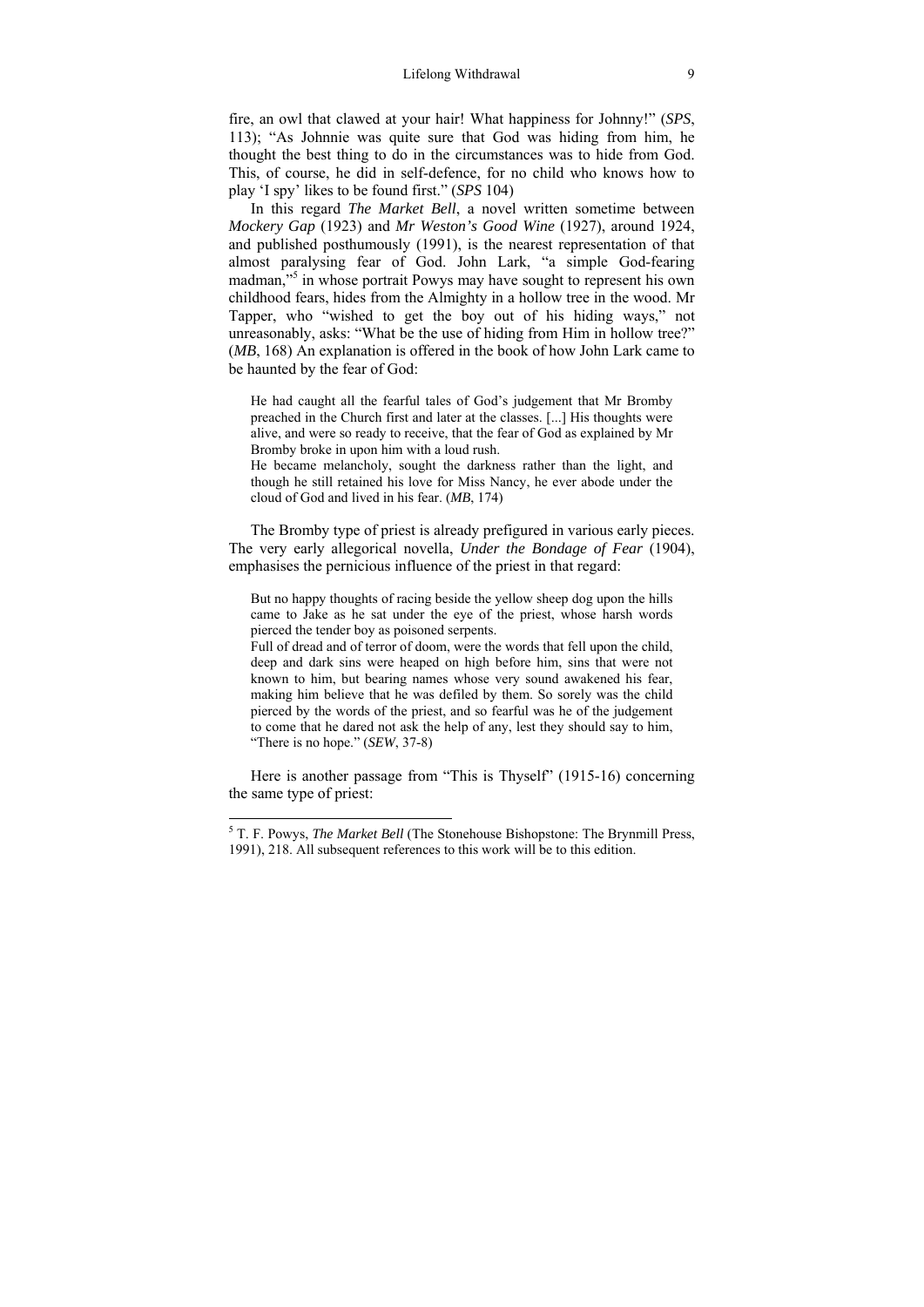#### 10 Chapter One

He had a God-like way of dealing with young people that sent them home in tears, he deflowered their souls because he was not allowed to deflower their bodies [...] A kind of abandonment to fear, a heavy red light hung over the great heavy church, and the children were thrust in for this man to maul and pull at their souls. One afternoon his almost crazed voice told us how Jesus loved children, but Hell, he shouted, to the children who did not love him. The little ones around me wept, the girls sobbed quite loud, the boys whimpered. (*SEW*, 331-32)

In his *Journal* Powys writes: "When we cease to fear for ourselves / Then we live." (*SEW*, 236) And on the same page: "If man could cease to Fear/ What Joy would come." Further on in this work he writes: "If I could only look and live in the wonder that is true  $-$  only fear is always at my heels taking the colour from the hills and the joy from the Lark's song*."*  (*SEW*, 244) In "Theodore Powys's God" W. J. Keith writes: "Fear, indeed, is a constant in Theodore's own conception of God that also loomed large in his everyday life."6

### **POWYS'S WITHDRAWAL INTO HIMSELF**

Without having to venture too far onto risky psychological ground, one may observe a fairly obvious and marked tendency in Powys, from his early childhood, to shun the company of others, and not merely for religious purposes. That is amply attested by the autobiographical revelations to be found in *Soliloquies* or other earlier, partly autobiographical pieces, his correspondence, and the comments of people who knew him as a child and as a young man, in addition to the recurrent, almost obsessive features in various characters throughout his work.

The tendency to seek solitude and isolation may, indeed, be traced back in time to Powys's early relationship with his own family in Dorchester, where his father, the Reverend Charles Francis Powys, was the vicar for several years. As Michel Pouillard states, Theodore, only aged seven or eight, usually secured a personal retreat amidst the bushes and small trees of the vicarage garden which he called "Bushes' Home". He secured the same kind of retreat under the same name when the family moved to Montacute in 1885.<sup>7</sup> Powys himself states in "This is Thyself" (1915-16):

 6 W. J. Keith, "Theodore Powys's God," *La Lettre powysienne*, no. 23 (printemps 2012): 3.

<sup>7</sup> Michel Pouillard, *T. F. Powys (1875-1953), La Solitude, Le Doute, L'Art* (Lille: Université de Lille III, 1981), 44.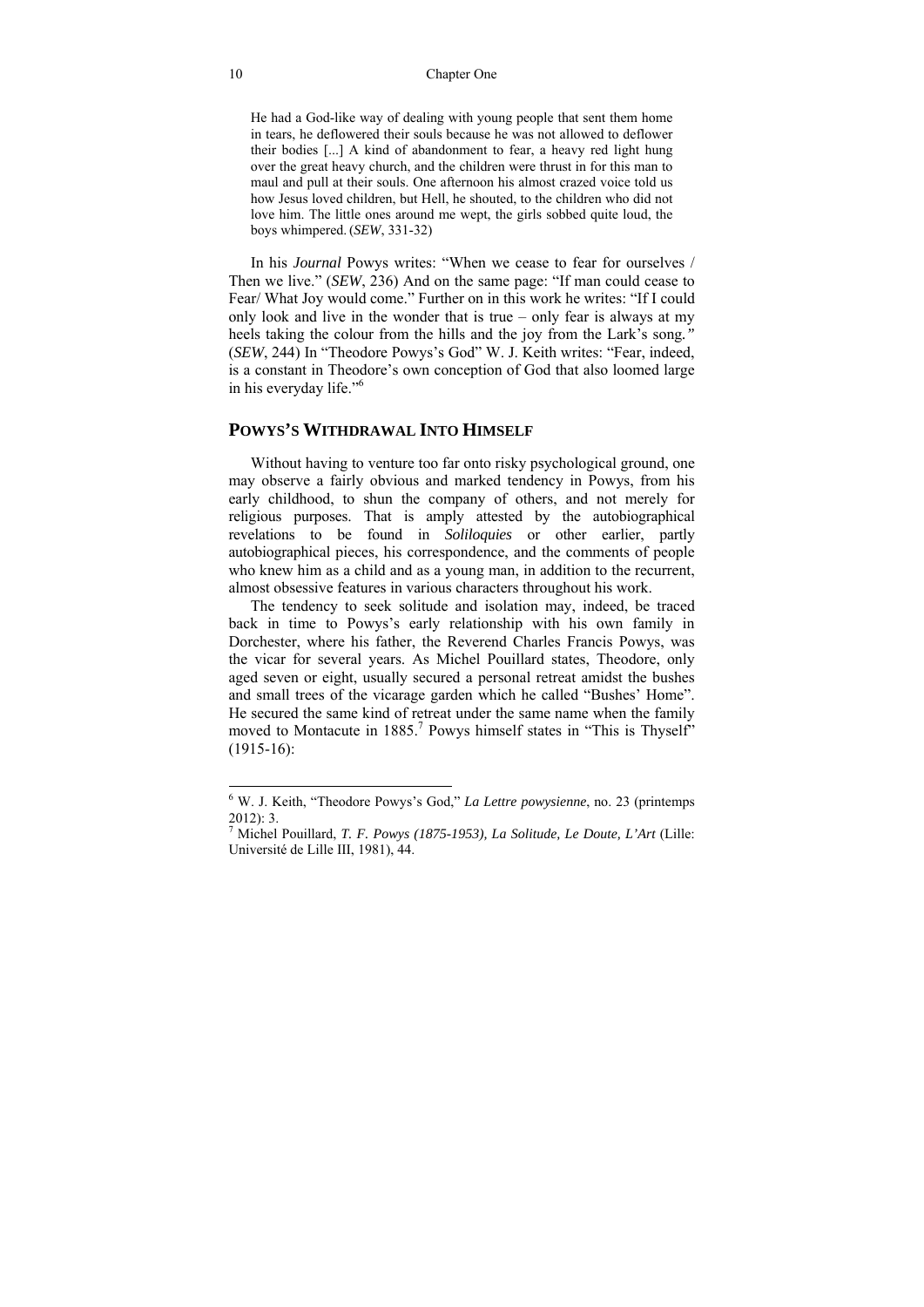#### Lifelong Withdrawal 11

As a child I longed to be alone. I collected a few boards and leaning them up against a wall I made a hut. I lay under them and felt free and when it rained I was glad for I did not get wet. But in my hut I was not quite safe, I could be seen from the windows crawling in, so I made myself a den amongst some bushes and there I lay and dug up a kind of root out of the mould [...] In the bushes I sometimes thought of girls as a male creature would think of his females. (*SEW*, 329-30)

Theodore reserved the "Bushes' Home" for his long solitary retreats and meditation. This early hiding place Richard Graves refers to as "a kind of infantile Beth-Car<sup>38</sup>, the name of the house where Powys was to settle at East Chaldon for over thirty years before he moved to Mappowder in 1940. In "Bushes' Home" Theodore could keep his distance from daily family life, and his isolation could last for hours. One of the reasons why he did that was young Theodore's feeling that home was not always a hospitable, friendly environment. Richard Graves indicates that Theodore aged eight and a half "attracted bullying in the family because he was so unlike everybody else, with his own ideas about what to do and where to  $20.^{9}$ 

In *Under the Bondage of Fear* (1904) that habit of withdrawal, though in a different form, is described in some detail:

To this shed Jake often went and climbing up into the old wagon would remain there for many hours. It had come into his mind to go to this place, because there was no place for him elsewhere, for if he remained in the house his father would chide him for being idle, and if he went out into the field the workmen would laugh at him because of his timidity and weakness. So he was driven away from his home and forced to hide in the shed during most of the day. (*SEW*, 45)

In his *Journal* Powys presents hiding as a reflex response to fear: "I am always shaking under some fear or other, I cannot live upright, I must ever creep and hide." (*SEW*, 200)

Louis Wilkinson, who was Theodore Powys's schoolmate and his junior by six years, recalls the following early impressions of his longtime friend: "In his younger days Theodore was not a talker; he was often silent, often melancholy in his silences. He was not happy.<sup>510</sup> He further describes him as "the most gentle and courteous and, in a sense, timid of

<sup>&</sup>lt;sup>8</sup> Graves, *The Brothers Powys*, 11.

 $<sup>9</sup>$  Ibid., 14.</sup>

<sup>10</sup> Louis Wilkinson, "Some Memories of T. F. Powys," *Theodore, Essays on T. F. Powys* (Aylesford: Saint Albert's Press, 1964), 11.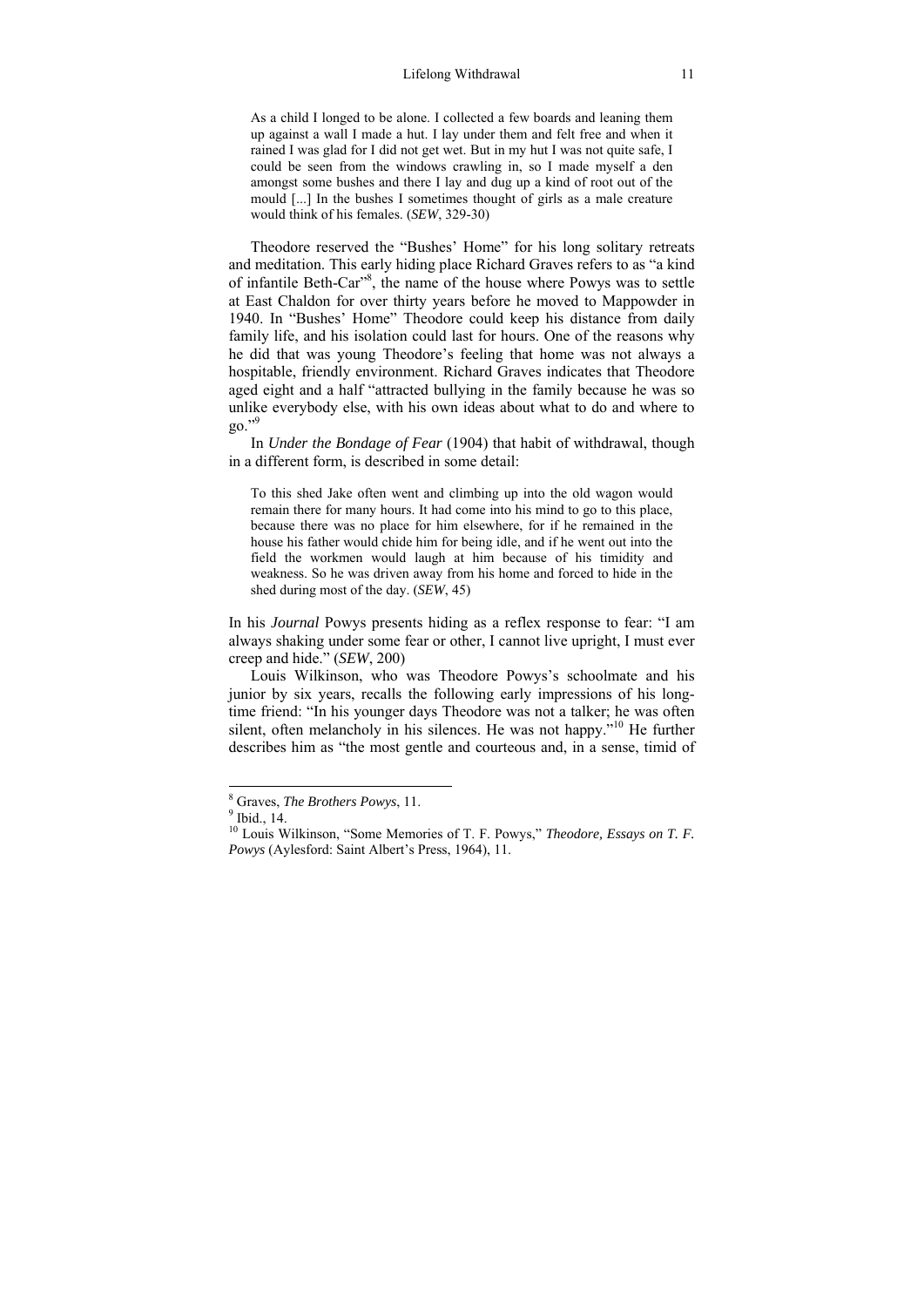men."11 On the same page he adds: "I remember his gravity, his slow movements, and his low-toned voice."<sup>12</sup> A few pages further on he states that "Theodore was a man of acutely, even tragically sensitive nerves."13 His elder brother John Cowper Powys refers to "his peculiarly self-centred and sensitive nature."14 Interestingly, Theodore's character in the short story "When Thou Wast Naked" universalises self-centredness: "for every man is the centre of the universe."<sup>15</sup>

Referring to his retreat at East Chaldon as a young adult, from 1904 on, Powys writes in "This is Thyself": "I want to know how I have reached this silence, this quiet haven that I longed for as a child, and could not find." (*SEW*, 325) East Chaldon, therefore, marks the attainment of a long-pursued goal, the final fulfilment of an aspiration for a retreat that continued from childhood to early adulthood. Powys had previously sought and enjoyed the isolation from the world and the quiet of the village of Studland, not far from Bournemouth (1901-04), which was soon to be invaded by holidaymakers.

Powys's early adulthood was marked by his failure to conform to the family norms. He may, indeed, have judged himself to be unfit for social life. Unlike his brothers, he did not go to university, and was more of a self-educated young man. His unsuccessful farming experience at Sweffling, Suffolk, in East Anglia (1895-1901), was his last attempt to do something for himself in terms of a professional career.<sup>16</sup> In "This is Thyself", a largely autobiographical work, Powys looks back on the farm experience as a negative phase of his younger days: "It was well for me that my farm failed, for I might have quite lost my soul in the desire to gain." (*SEW*, 355) On the same page he writes: "I was glad, I longed to be delivered from menservants and ploughs and oxen."

What he saw as a poor educational training, aggravated by his unsuccessful professional experiment on the Sweffling farm, may have left him with a tenacious sense of social failure. He probably saw and was

 $11$  Ibid., 9.

 $12$  Ibid., 9.

<sup>&</sup>lt;sup>13</sup> Ibid., 13.<br><sup>14</sup> John Cowper Powys. "T. F. Powys." in *Theodore*, 2.

<sup>&</sup>lt;sup>15</sup> T. F. Powys, "When Thou Wast Naked," *God's Eyes A-Twinkle*, *An Anthology of the Stories of T. F. Powys* (London: Chatto & Windus, 1947), 105. All

 $16$  In "Charlie" (1913) Powys writes: "He could not pass his exams as a boy and therefore was thrown away among the boors and the serfs when he was a man. His father was Rector of the very parish where the son now lived. And though the father had a good fortune, his children were so many that each received only a little." (*SEW*, 280)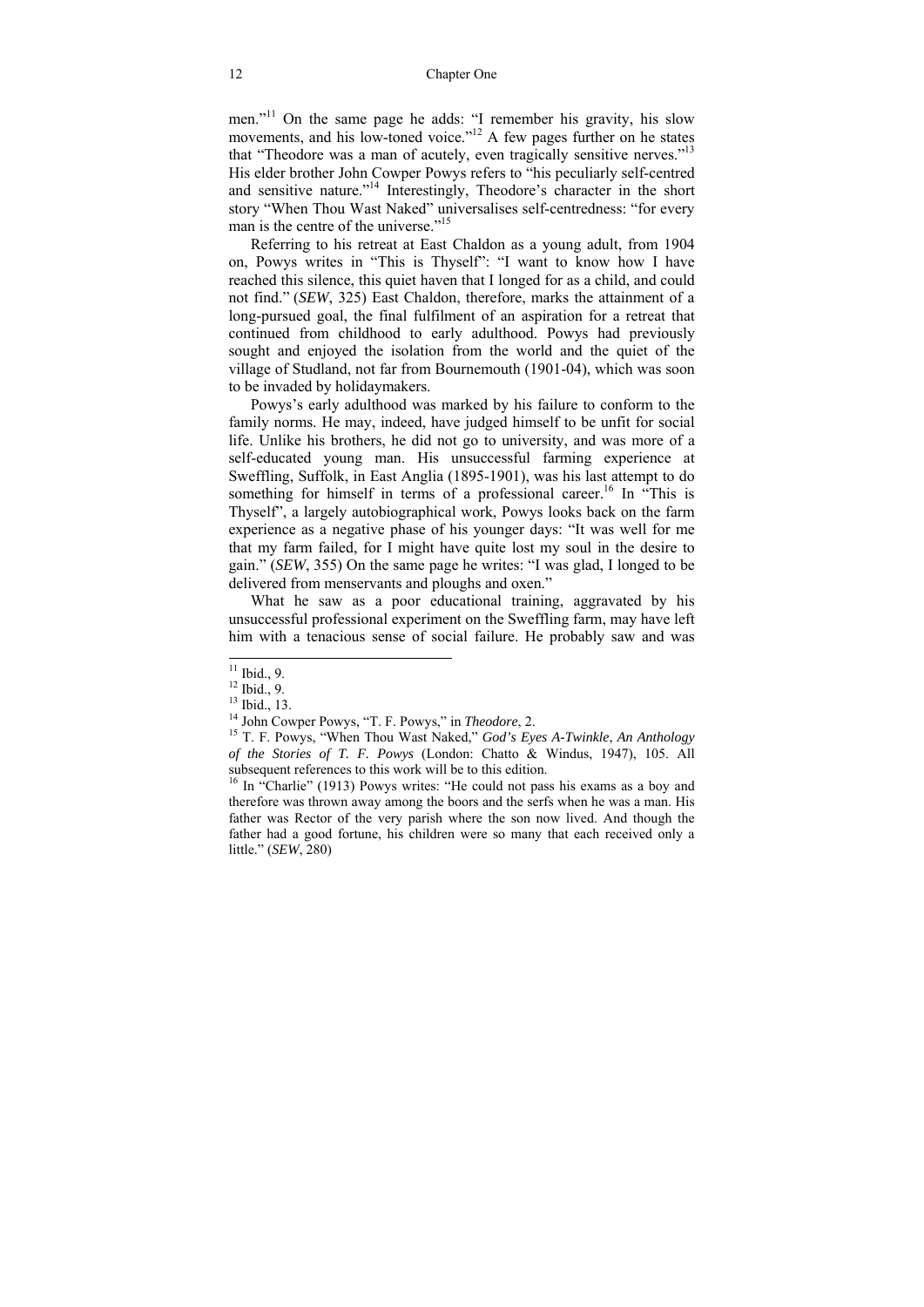made to see himself as the black sheep of the family fold, and his negative perception of himself was to stay with him for a long time. Some early characters such as Henry Turnbull and Henry Neville of *Mr Tasker's Gods* or Mark Andrews of *Mark Only*, as well as the much earlier Jake in *Under the Bondage of Fear*, were no doubt meant to partially represent those early personal experiences.

Some significant features of his characters may also provide clues towards understanding why he chose to withdraw into himself, even in his East Chaldon retreat, for his house Beth Car at East Chaldon was isolated from the village itself. The daily human environment, even reduced to a minimum, may yet have been perceived as potentially hostile. In "Cottage Shadows" (1913-16), in which Francis Wingrave's "exodus into the country," a journey towards the village, away from Portstown, a kind of City of Destruction, is an aspiration for the kind of seclusion observed in Powys's personal experience. "Inside the cottage all was cool and dark. Verily a spot where a man might find a hiding place from the world [...] a cottage to creep into out of the way of the beasts, out of the way of mankind." (*SEW*, 415)

At the same time Powys's isolation may have induced prying, if not aggression. Or was it on his part a paranoid attitude to people in general? His withdrawal provoked, he thought, hostile reactions from the small community around him. And this is amply reflected in some of his stories. In "Jeremy Tickle" Jeremy "was looked upon as a kind of sorcerer because of his lonely life."17 In another short story, "The Key of the Field", Squire Jar's habit of never being out except to walk upon Madder Hill, which may have been meant to represent Theodore Powys's own habit, usually aroused suspicion: "He never looks after his own affairs, he is always enjoying himself in his own garden, and there bain't no trusting a man who do sit brooding at home." (*GEAT*, 55)

There are some indications that Powys may have suffered from a form of persecution complex softened only by his somewhat protective irony and sense of humour. In *Unclay* he writes: "A man is often hated without knowing why. As one begets a child, so one begets an enemy  $$ unknowingly. The more harmless and docile a nature may be, the more easy to dislike."18 Louis Wilkinson does mention Theodore's "selfprotective impulse in alliance with his natural nervous timidities."19 In *Mark Only*, "the children used to throw mud at him [Mark] because he had

<sup>&</sup>lt;sup>17</sup> T. F. Powys, "Jeremy Tickle," *The Powys Journal* xviii,  $(2008)$ : 111.

<sup>&</sup>lt;sup>18</sup> T. F. Powys, *Unclay* (The Sheeplands, Sherborne: The Sundial Press, 2011), 67.<br><sup>19</sup> Louis Wilkinson, "Some Memories of T. F. Powys", *Theodore*, 12-13.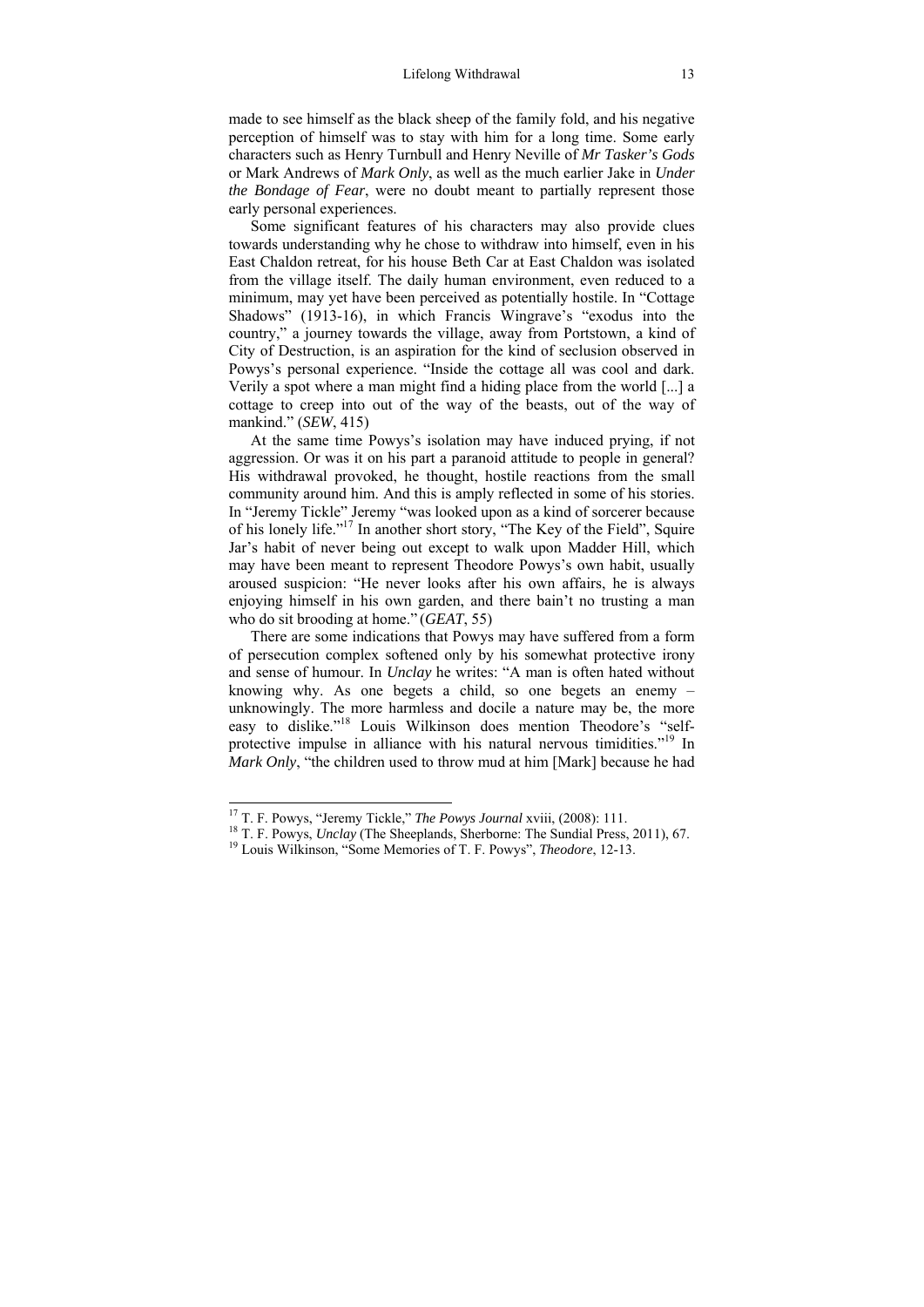been baptized with 'Only' for a name."20 In *The Market Bell*, "Mr Pardy, who being a nervous kind of man believed that evil beings were everywhere." (*MB*, 26) About Powys's *Fables* (1929)<sup>21</sup> Ward writes: "Here is only another attempt at escape from the eternal persecution [...] driving Theodore Powys further and further from reality's hardships into an unreal world of animated things that cannot hurt him. $^{22}$ 

The tendency to hide from others is common to many of Powys's characters, and recourse to the mask not uncommon in his work. A beard, for instance, is a means of camouflage, particularly in *Black Bryony*. Matthew Hurd admits the following about his relationship with Mary Crowle: "He had only watched her movements with interest from behind the shelter of his rough beard"<sup>23</sup>; "He had grown a beard at Romantown on purpose to avoid her, and had come to Norbury to be out of her way." (*BB*, 149) Francis, Theodore Powys's younger son, recalls how his father was arrested while he was swimming one day at the beginning of WWI: "My father was pulled from the water at the bayonet's point and marched to the guardroom, stark naked as he was, with water dripping from his beard. (All men with beards were spies). $^{324}$ 

Hiding, therefore, is a reaction to a world perceived as hostile, as the following passage from *Soliloquies of a Hermit* shows: "My first impression of Mr Thomas [supposedly Powys himself] was a curious feeling that he was hiding something; or that he was the guardian of a treasure of which he was not allowed to speak. And he seemed to fear me." (*SOH*, 60)

Powys seemed to enjoy cultivating an air of mystery and observing the bafflement of inquisitive passers-by with secret enjoyment. He explains: "No one ever likes to be understood; perhaps that is why there is a jeering twinkle in the eyes of those that look at me as I cut my grass." (*SOH*, 35) There is indeed an almost masochistic pleasure in being misunderstood and undervalued. Such a trait may be observed in characters like Henry Turnbull (*MTG*), Mark Only and others.

There is, of course, a significant dose of pride in Powys's withdrawal. His pride may have been, unlike his fears and doubts, founded on a keen

-

<sup>20</sup> T. F. Powys, *Mark Only* (London: Faber and Faber, 2011), 33-4. All subsequent

references to this novel will be to this edition.<br><sup>21</sup> T. F. Powys, *Fables* (London: Chatto & Windus, 1929). All subsequent references to this book will be to this edition.

references to this book will be to this edition. 22 Ward, *The Powys Brothers*, 38. 23 T. F. Powys, *Black Bryony* (London: Chatto & Windus, 1923), 146. All subsequent references to this book will be to this edition. 24 Graves, *The Brothers Powys*, 99.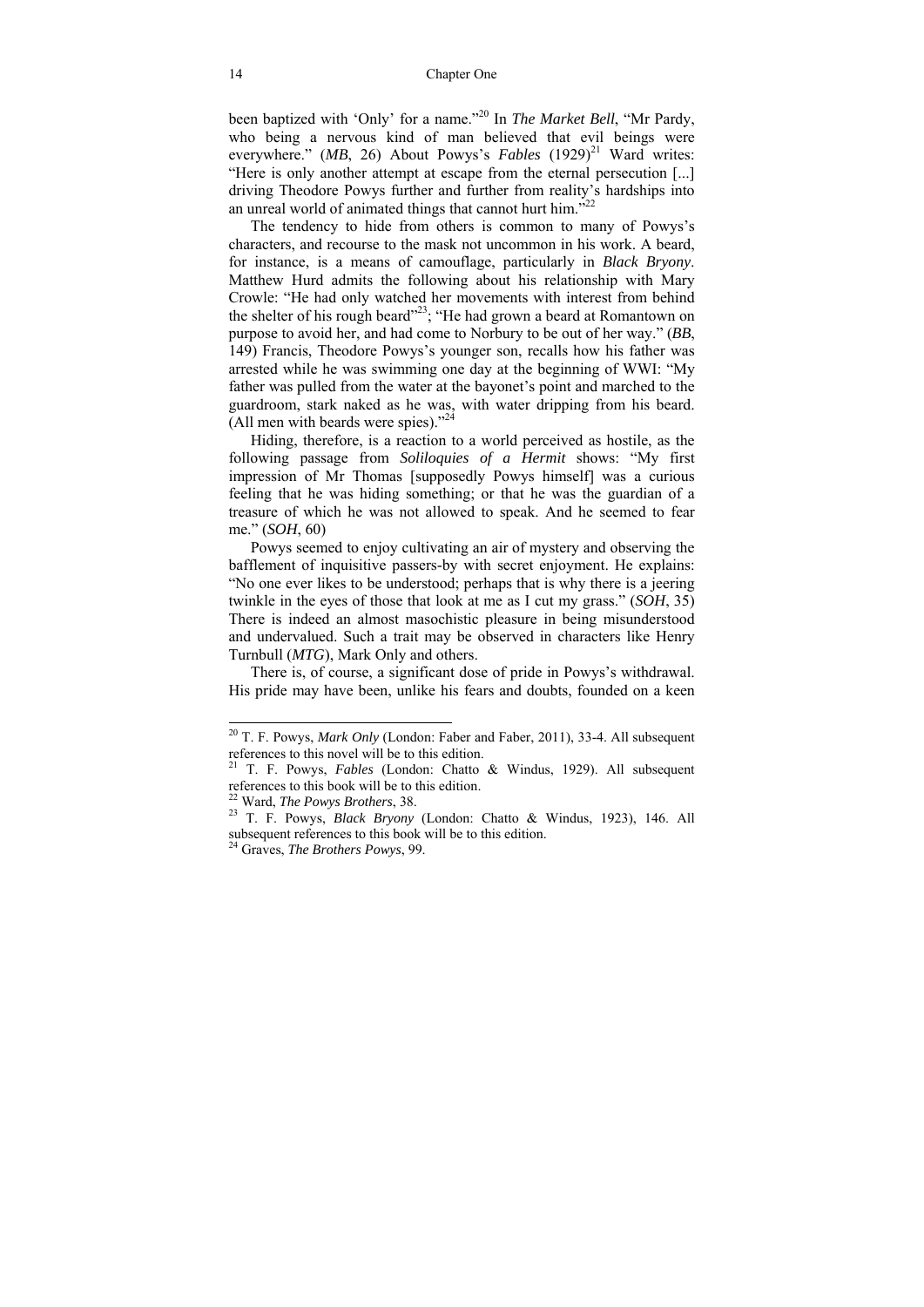sense of his own worth as a writer. How else could he have continued to write profusely despite the rather cold response of publishers and readers, and with far less recognition than he had expected? Wounded pride may have resulted from his disappointment. Again, some passages from *Soliloquies of a Hermit* as well as from other works may be quoted by way of illustration of what he refers to as pride: "In writing my confessions I began to take notice of my pride [...] .And I see quite well that there is no getting to the bottom of the pride of a man [...] We cannot get away from our pride, do what we will." (*SOH*, 73) On the same page Powys writes: "We cannot take cover from our pride, do what we will. And my pride is quite a plain thing to see even in these pages. I show it on purpose; I am proud; I like to be proud; I intend to be proud." And there is the following statement in *The Market Bell*: "Whoever understands the distance to which pride can go, can readily enough see that pride has its disadvantages." (*MB*, 225) One may also quote this other relevant sentence: "The fear of looking a fool has cost the world more good lives than it wots of." (*SOH*, 73)

One complication of the paranoid element in Powys's apparent psychological make-up, it seems, is the emphasis he lays in his writings on hatred, violence, cruelty and sadism. In this regard, he was closer to his eldest brother John Cowper than to any other member of the family. Graves compares the two brothers:

John had enjoyed sadistic thoughts, and Theodore found that the contemplation of acts of violence gave him a strange satisfaction. Both brothers suffered from long periods of depression, and to counter the unsatisfactory nature of their existence, they had begun to impose their own view of reality upon the world about them. While John's view was to some extent derived from ancient nature-mythologies, Theodore was more disturbingly original. Louis [Wilkinson] felt that he inhabited a world "set at a constant remove from reality."<sup>25</sup>

#### **REJECTION OF AND WITHDRAWAL FROM THE MODERN WORLD**

According to John Williams, Powys's "intention is to throw modernity aside."26 The following passage from John Cowper Powys's *Wolf Solent* may very well apply to Theodore himself: "Here in these West-Country

 $25$  Graves. The Brothers Powys, 50.

<sup>&</sup>lt;sup>26</sup> John Williams, "T. F. Powys: A Strengthening Antidote," *The Powys Journal* vi, (1996): 218.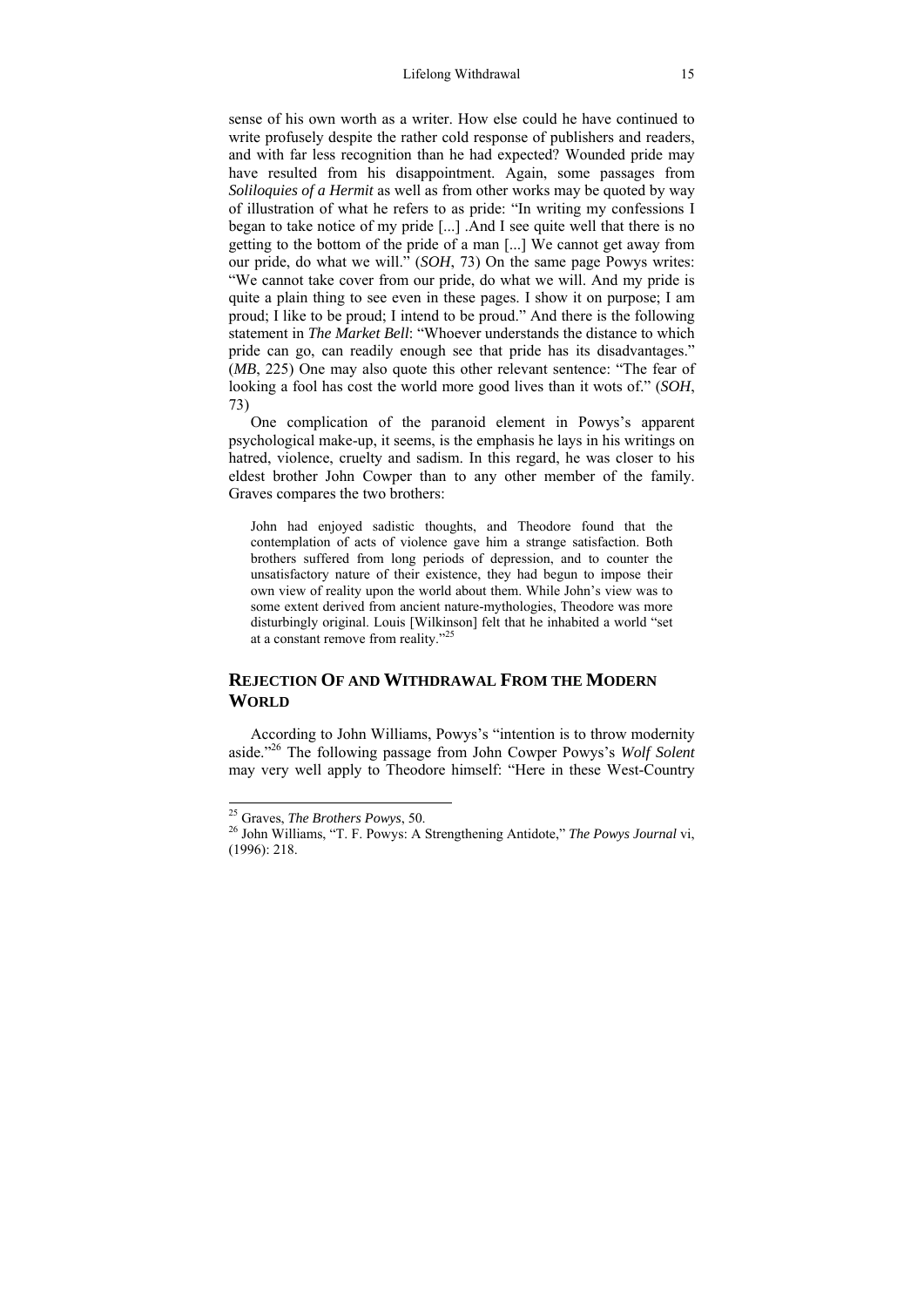places he was, at any rate, spared the atrocity of feeling the pinch of life's dilemma against a background of monstrous modern inventions."<sup>27</sup>

In Theodore Powys's *The Market Bell* an author has to put up with a "stinking" world:

It is THE CUSTOM in these merry days, that are perhaps a little too highly scented for a modest author, who would be well advised to hold his nose while passing through them, to praise the loudest and most clamorous examples of mankind. (*MB*, 195)

In *The Market Bell* again the double reflection, first of Grace Ellis's face blemished and disfigured by small-pox in the mirror, and second the reflection of the world in that face, is suggestive of the state of contemporary England as Powys saw it: "In her own face she had begun to read the story of a sadly stricken and marred world." (*MB*, 288)

While only faint echoes of 20th century tumult can be heard, what Powys liked in the isolated corner of England where he settled was its almost timeless quality. In the novel *The Market Bell* the description of Mr Crocker's cottage reflects its owner's peculiar state of mind:

In order to hide itself the better, and to get away from the naughty world and to save itself from damnation, Mr Crocker's cottage had got itself entirely covered with ivy, so that hardly any light came into the room where Mr Crocker usually sat and which was called the Office. (*MB*, 177)

Theodore Powys's withdrawal from contemporary life, which we have attempted to approach in its various causes and manifestations, naturally included his withdrawal from contemporary intellectual life. J. R. Williams refers to Powys as an author "who in so many ways seemed intent on writing himself out of the literary mainstream of the day."28 According to Kenneth Hopkins, "Anyone with T. F. Powys's books before him will see their strangeness in the context of twentieth century letters."<sup>29</sup> As early as *Soliloquies of a Hermit*, Powys seems to reject or at least question the literary tastes of his time: "There is something in the spirit of these modern days that makes me feel I am wasting my time when I am reading." (*SOH*, 26) And in *Mr Tasker's Gods* itself, he appears to be definitely past-oriented and to agree with his character Henry Neville

<sup>27</sup> John Cowper Powys, *Wolf Solent* (London: Penguin Modern Classics, 1964), 375-76.

<sup>28</sup> J. R. Williams, "T. F. Powys's Child-Men in a Landscape of Redemption," *The* 

<sup>&</sup>lt;sup>29</sup> Kenneth Hopkins, "The Second Brother," *Theodore*, 28.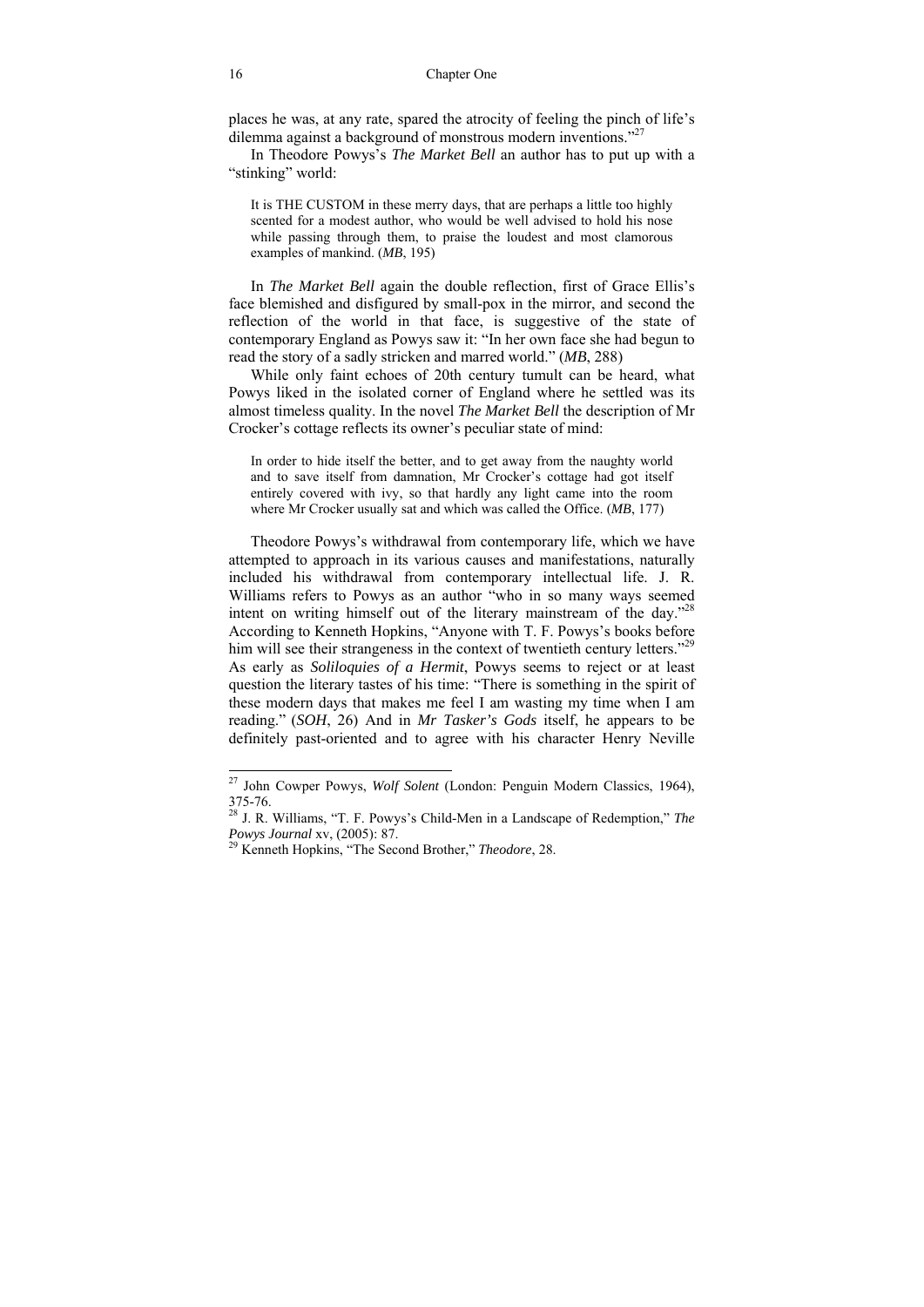when he says that "he knew what he liked in a book: and that was the kind of deep note that Bunyan calls the ground of music, the bass note, that modern culture with its particular conceit always scoffs at." <sup>30</sup> "Modern" culture" associated with "conceit" corresponds to what Harry Coombes calls "intellectuality of the arid kind [...] and the follies of our times."31 In his introduction to the Sundial Press edition of *Unclay* John Gray writes: "Powys's vision is deeply at odds with contemporary sensibility."<sup>32</sup>

Powys kept his distance from the contemporary intellectual circles with which he had no real affinity. He wrote in almost total geographical and intellectual isolation from the present. In a passage quoted by Graves, Sylvia Townsend Warner uses this apt metaphor to describe Powys's perseverance as a solitary writer: "Books grew like stalactites and stalagmites. He deposited them secretly, methodically  $-$  a process taking place in a cave."33 In *Unclay* the divorce between the author and the contemporary intellectual world is presented as complete and final: "If he be a writer, he will stare gloomily into a book-shop, and curse all authorship." (*UNC*, 113)

Withdrawal was not for T. F. Powys an end in itself; it was a means to an end. As we have stated above, his purpose was to settle down in a world of his own making, a "neutral territory" adapted to his own peculiar turn of mind and artistic purposes.

<sup>30</sup> T. F. Powys, *Mr Tasker's Gods* (London: Chatto & Windus, The Phoenix Library, 1929), 37. All subsequent references to this work will be to this edition.<br><sup>31</sup> Coombes, *T. F. Powys*, 164.<br><sup>32</sup> John Gray, Introduction to *Unclay* (Sherborne: the Sundial Press, 2011), i.<br><sup>33</sup> Graves. *The Bro*